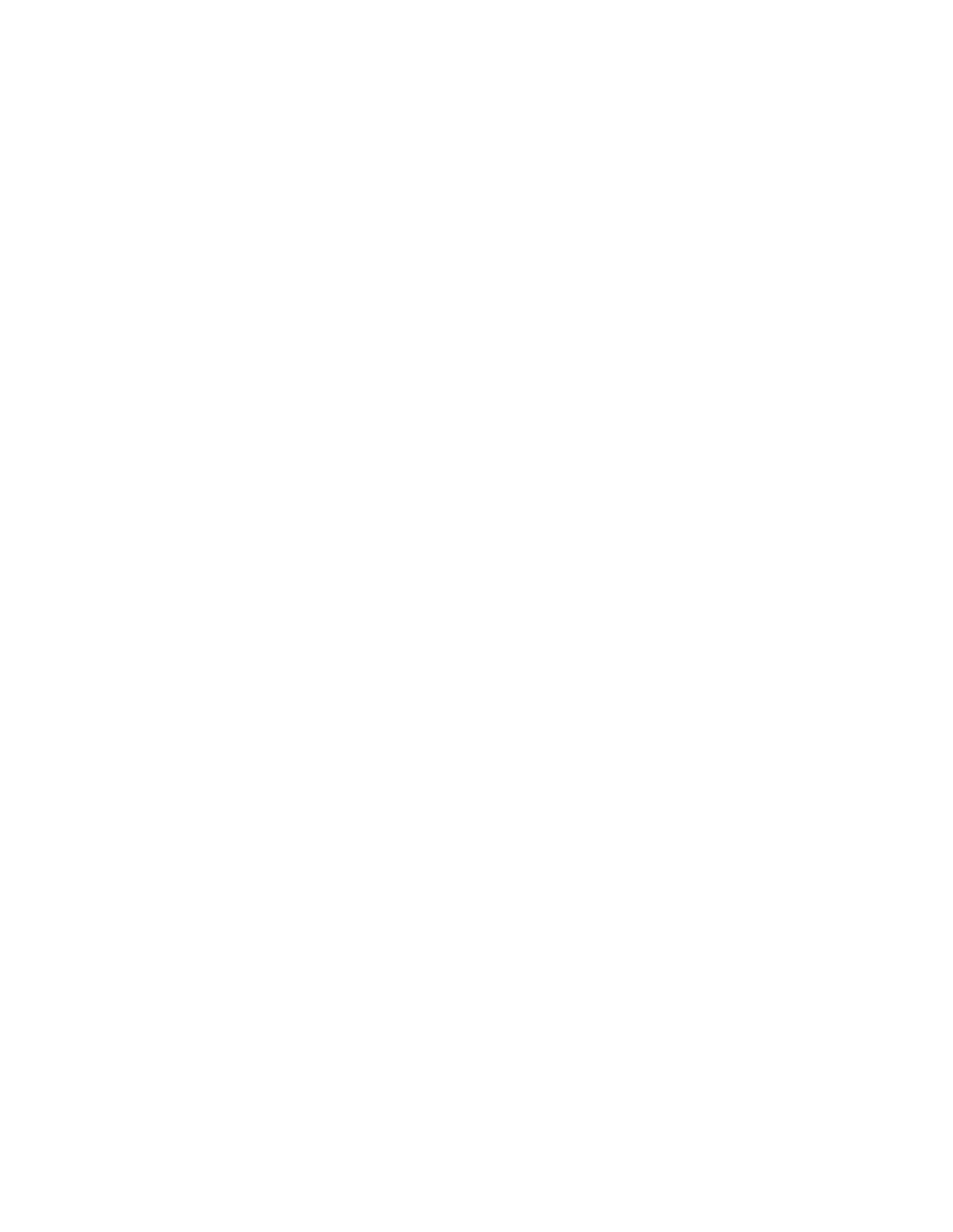### **Introduction**

In the last C4SS paper, we saw that Sloanist mass production, as a system created by the state, diverted the course of industrial development for a century. In this one, we will see how the unsustainability of the Sloanist model will lead to a resumption of the original decentralist course of  $d$ evelopment. $1$ 

If you watch the mainstream cable news networks and news analysis programs, you've no doubt seen, many times, talking head commentators rolling their eyes at any proposal for reform that differs too radically from the existing institutional structure of society. That much of a departure would be completely unrealistic, they imply, not only because it is an arrogant imposition on the common sense regular folks who prefer things the way they are, but because "the way things are" is a natural state of affairs that came about by being the most efficient way of doing things.

But in fact the present system is, itself, radical. The corporate economy was created in a few decades as a radical departure from what prevailed before. And it did not come about by natural evolutionary means, or "just happen"; it's not just "the way things are." It was imposed from above (as we saw in Chapter One) by a conscious, deliberate, *radical* social engineering effort, with virtually no meaningful democratic input from below.

All social systems include social reproduction apparatuses, whose purpose is to produce a populace schooled to accept "the way things are" as the only possible world, and the only natural and inevitable way of doing things. So the present system, once established, included a cultural, ideological and educational apparatus (lower and higher education, the media, etc.) run by people with exactly the same ideology and the same managerial class background as those running the large corporations and government agencies.

All proposals for "reform" within the present system are designed to be implemented within existing institutional structures, by the sorts of people running the dominant institutions. Anything that fundamentally weakened or altered the present pattern of corporate-state domination, or required eliminating the power of the elites running the dominant institutions, would be—by definition—"too radical."

The system of power can only be undermined by forces beyond its control. Fortunately, it faces a mutually reinforcing and snowballing series of terminal crises which render it unsustainable.

The present system's enculturation apparatus functions automatically to present it as inevitable, and to suppress any consciousness that "other worlds are possible." But not only are other worlds possible —the terminal crises of the present system mean that *this* world, increasingly, is becoming *impossible*.

# **I. Babylon is Fallen**

#### **Resumption of the Crisis of Overaccumulation**

<span id="page-2-0"></span><sup>1</sup> This paper continues where C4SS Paper No. 3 ("Moloch: Mass-Production Industry as a Statist Construct" <http://c4ss.org/wp-content/uploads/2009/08/moloch.pdf>) left off. Both are developments of themes stated, more briefly, in C4SS Paper No. 1 ("Industrial Policy: New Wine in Old Bottles" <http://c4ss.org/wpcontent/uploads/2009/01/industrialpolicycarson0109.pdf>).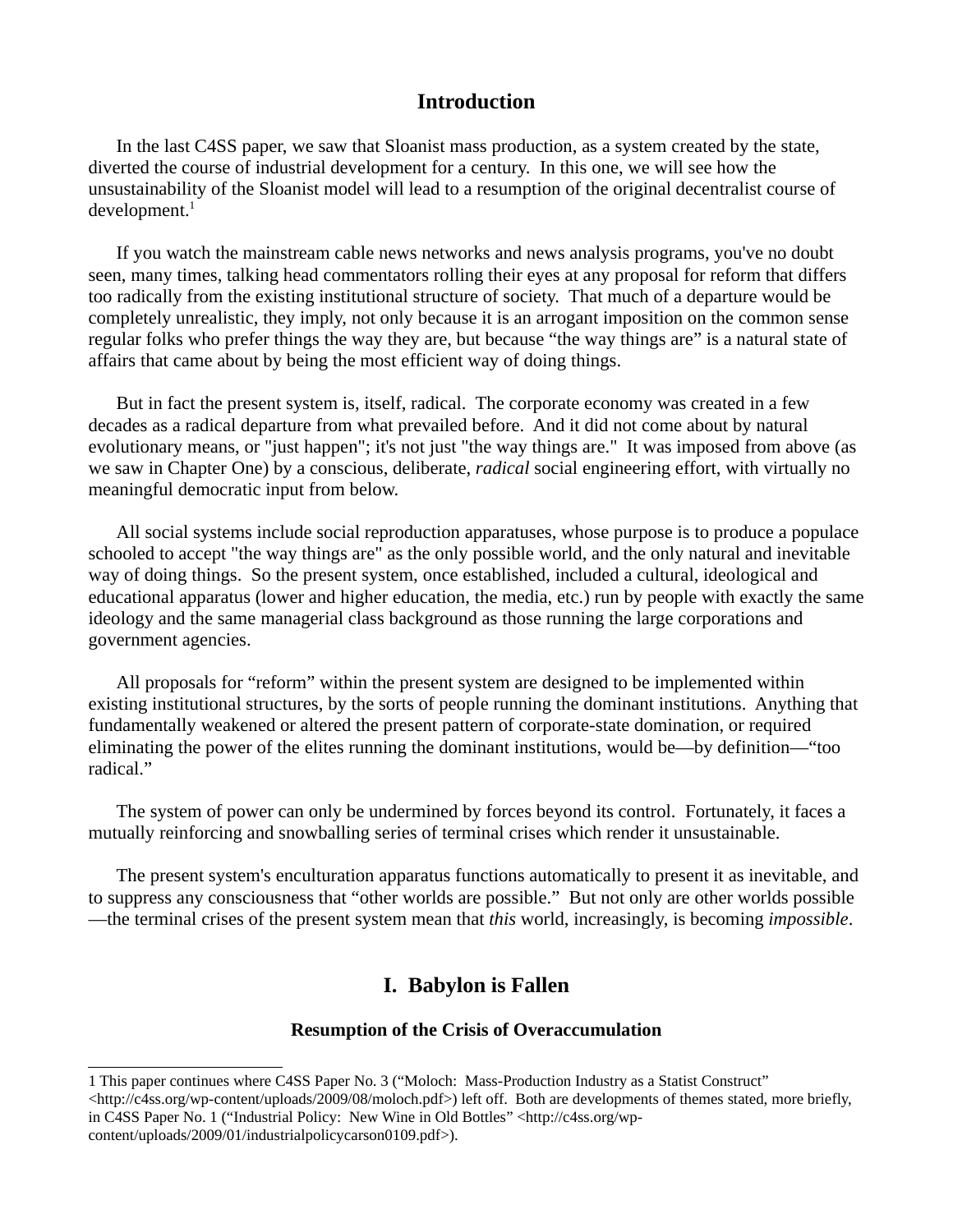Paul Baran and Paul Sweezy described the Great Depression as "the normal outcome of the workings of the American economic system." It was the culmination of the "stagnationist tendencies inherent in monopoly capitalism," and far from being a deviation from economic normality was "the realization in practice of the theoretical norm toward which the system is always tending."<sup>[2](#page-3-0)</sup>

Fortunately for corporate capitalism, World War Two postponed the crises for a generation or so, by blowing up most of the plant and equipment in the world outside the United States. William Waddell and Norman Bodek, in *The Rebirth of American Industry*, describe the wide-open field left for the American mass-production model:

General Motors, Ford, General Electric and the rest converted to war production and were kept busy, if not prosperous, for the next four years. When the war ended, they had vast, fully functional factories filled with machine tools. They also had plenty of cash, or at least a pocket full of government IOUs. More important, they also had the entire world market to themselves. The other emerging automobile makers, electric product innovators, consumer product companies, and machine tool builders of Europe and Asia were in ruins.<sup>[3](#page-3-1)</sup>

The destruction of capital postponed the crisis of overaccumulation until around 1970, when the industrial capacity of Europe and Japan had been rebuilt. By that time, according to Piore and Sabel, American domestic markets for industrial goods had become saturated.<sup>[4](#page-3-2)</sup>

According to Walden Bello, the capitalist state attempted to address the resumed crisis of overproduction with a long series of expedients—including a combination of neoliberal restructuring, globalization, the creation of the tech sector, the housing bubble and intensified suburbanization, and the expansion of the FIRE economy (finance, insurance and real estate)—as successive expedients to soak up surplus capital. $5$ 

Unfortunately for the state capitalists, the neoliberal model based on offshoring capital has reached its limit; China itself has become saturated with industrial capital.<sup>[6](#page-3-4)</sup> The export-oriented industrialization model in Asia is hitting the walls of both Peak Oil and capital saturation. Bello points out that 75% of China's manufacturers were already complaining of excess capacity and demand stagnation, even before the bubble of debt-fueled demand collapsed.<sup>[7](#page-3-5)</sup>

And today, as "goods pile up in wharves from Bangkok to Shanghai, and workers are laid off in

- <span id="page-3-3"></span>5 Walden Bello, "A Primer on Wall Street Meltdown," *MR Zine*, October 3, 2008 <http://mrzine.monthlyreview.org/bello031008.html>.
- <span id="page-3-4"></span>6 Walden Bello, "A Primer on Wall Street Meltdown," *MR Zine*, October 3, 2008 <http://mrzine.monthlyreview.org/bello031008.html>.

<span id="page-3-0"></span><sup>2</sup> Paul Baran and Paul Sweezy, *Monopoly Capitalism: An Essay in the American Economic and Social Order* (New York: Monthly Review Press, 1966), p. 240. Some free market advocates may bristle at my reliance on the overproduction theories of left-wing critics of capitalism. The free market, they no doubt indignantly point out, has no such tencencies toward overproduction, overinvestment, and underconsumption. But the tendencies that would prevail in a "free market" have little relevance to the tendencies of the real-world system we live in; this is not a free market. Stagnationist theories, ranging from the underconsumptionism of Keynes to the overaccumulation theories of the neo-Marxists, are in fact quite useful as explanatory models of actually existing corporate capitalism.

<span id="page-3-1"></span><sup>3</sup> William H. Waddell and Norman Bodek, *Rebirth of American Industry: A Study of Lean Management* (Vancouver, WA: PCS Press, 2005)*,* p. 94.

<span id="page-3-2"></span><sup>4</sup> Michael J. Piore and Charles F. Sabel, *The Second Industrial Divide: Possibilities for Prosperity* (New York: HarperCollins, 1984), p. 184.

<span id="page-3-5"></span><sup>7</sup> Walden Bello, "Can China Save the World from Depression?" *Counterpunch*, May 27, 2009 <http://www.counterpunch.org/bello05272009.html>.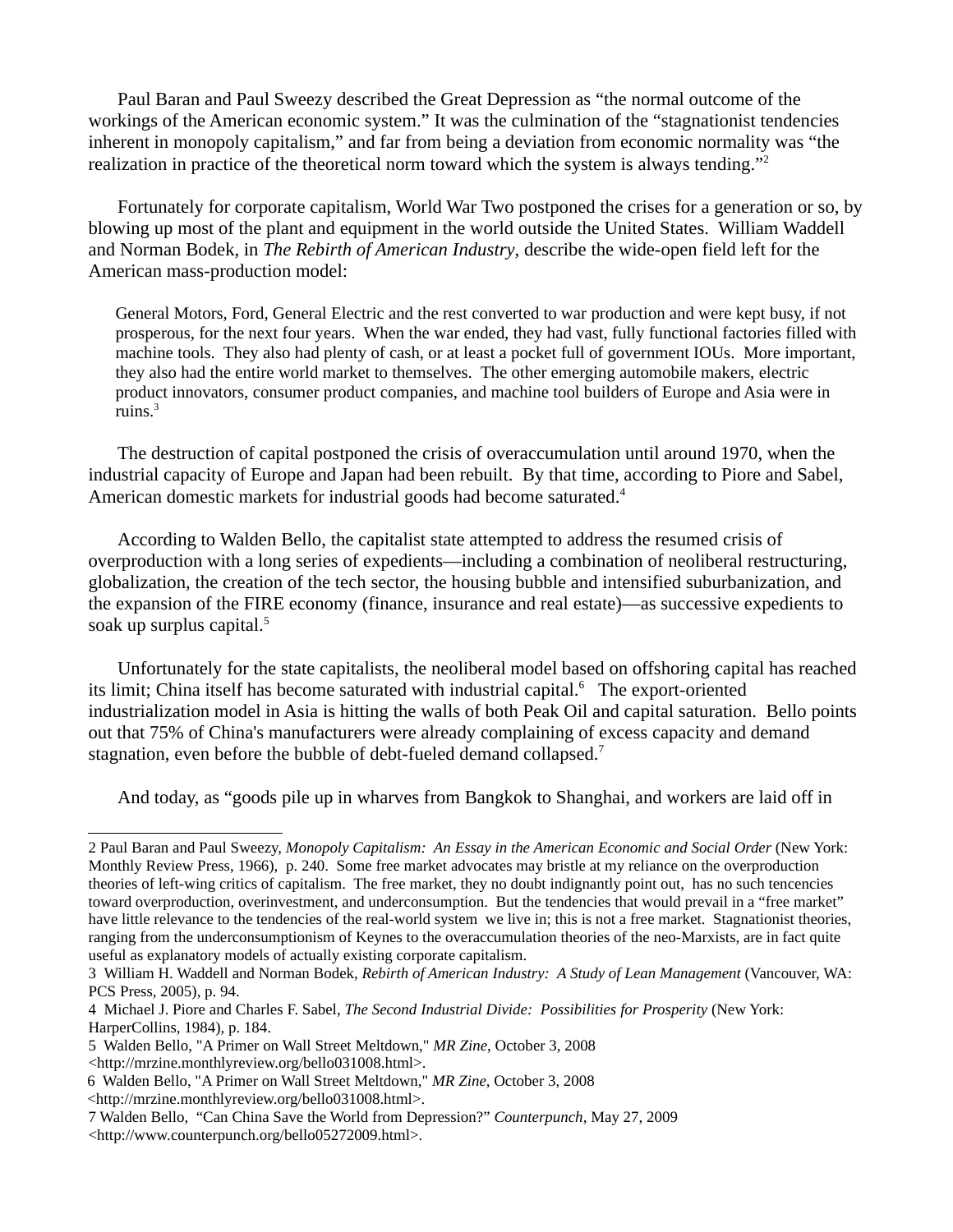record numbers, people in East Asia are beginning to realize they aren't only experiencing an economic downturn but living through the end of an era." The clear lesson is that the export-oriented industrial model is extremely vulnerable to both increased shipping costs and decreases in Western purchasing power—a lesson that has "banished all talk of decoupling" a growing Asian economy from the stagnating West. Asia's manufacturing sector is "linked to debt-financed, middle-class spending in the United States, which has collapsed."<sup>[8](#page-4-0)</sup> The Asian export economy, as a result, has fallen through the floor.

Worldwide, industrial production has ground to a halt. Goods are stacking up, but nobody's buying; the Washington Post reports that "the world is suddenly awash in almost everything: flat-panel televisions, bulldozers, Barbie dolls, strip malls, Burberry stores." A Hong Kong-based shipping broker told The Telegraph that his firm had "seen trade activity fall off a cliff. Asia-Europe is an unmitigated disaster." The Economist noted that one can now ship a container from China to Europe for free—you only need to pick up the fuel and handling costs—but half-empty freighters are the norm along the world's busiest shipping routes. Global airfreight dropped by almost a quarter in December alone; Giovanni Bisignani, who heads a shipping industry trade group, called the "free fall" in global cargo "unprecedented and shocking."<sup>[9](#page-4-1)</sup>

Suburbanization, thanks to Peak Oil and the collapse of the housing bubble, has also ceased to be a viable outlet for surplus capital.

It was after the collapse of the tech bubble that financialization—the use of derivatives and securitized debt as surplus capital sponges to soak up investment capital for which no outlet existed in productive industry—really came into its own. As Joshua Holland noted, in most recessions the financial sector contracted along with the rest of the economy; but after the 2000 tech bust it just kept growing, ballooning up to ten percent of the economy.<sup>[10](#page-4-2)</sup> We're seeing now how that worked out.

Financialization was a way of dealing with a surplus of productive capacity, whose output the population lacked sufficient purchasing power to absorb, because almost all increases in productivity had gone to increasing the wealth of the upper class. Financialization enabled the upper class to lend its increased wealth to the rest of the population, at interest, so they could buy the surplus output. But the housing asset bubble collapsed, government is unable to reinflate housing and other asset values even with trillion-dollar taxpayer bailouts, and an alarming portion of the population is no longer able to service the debts accumulated in "good times." Not only there are no inflated asset values to borrow against to fuel demand, but many former participants in the Ditech spending spree are now becoming unemployed or homeless in the Great Deleveraging. $11$ 

Besides, the problem with debt-inflated consumer demand was was that there was barely enough demand to keep the wheels running and absorb the full product of overbuilt industry even when everyone maxed out their credit cards and tapped into their home equity to replace everything they owned every five years. We'll never see that kind of demand again, obviously. So there's no getting around the fact that a major portion of existing plant and equipment will be rust in a few years.

<span id="page-4-0"></span><sup>8</sup> Walden Bello, "Asia: The Coming Fury," *Asia Times Online*, February 11, 2009

<sup>&</sup>lt;http://www.atimes.com/atimes/Asian\_Economy/KB11Dk01.html>.

<span id="page-4-1"></span><sup>9</sup> Joshua Holland, "The Spectacular, Sudden Crash of the Global Economy," *Alternet*, February 24, 2009

<span id="page-4-3"></span><span id="page-4-2"></span> $\lt$ http://www.alternet.org/module/printversion/128412/the\_spectacular%2C\_sudden\_crash\_of\_the\_global\_economy/>. 10 Joshua Holland, "Let the Banks Fail: Why a Few of the Financial Giants Should Crash," *Alternet*, December 15, 2008 <http://www.alternet.org/workplace/112166/let\_the\_banks\_fail%3A\_why\_a\_few\_of\_the\_financial\_giants\_should\_crash\_/>. 11 Charles Hugh Smith, "Globalization and China: Neoliberal Capitalism's Last 'Fix'," *Of Two Minds*, June 29, 2009 <http://www.oftwominds.com/blogjune09/globalization06-09.html>.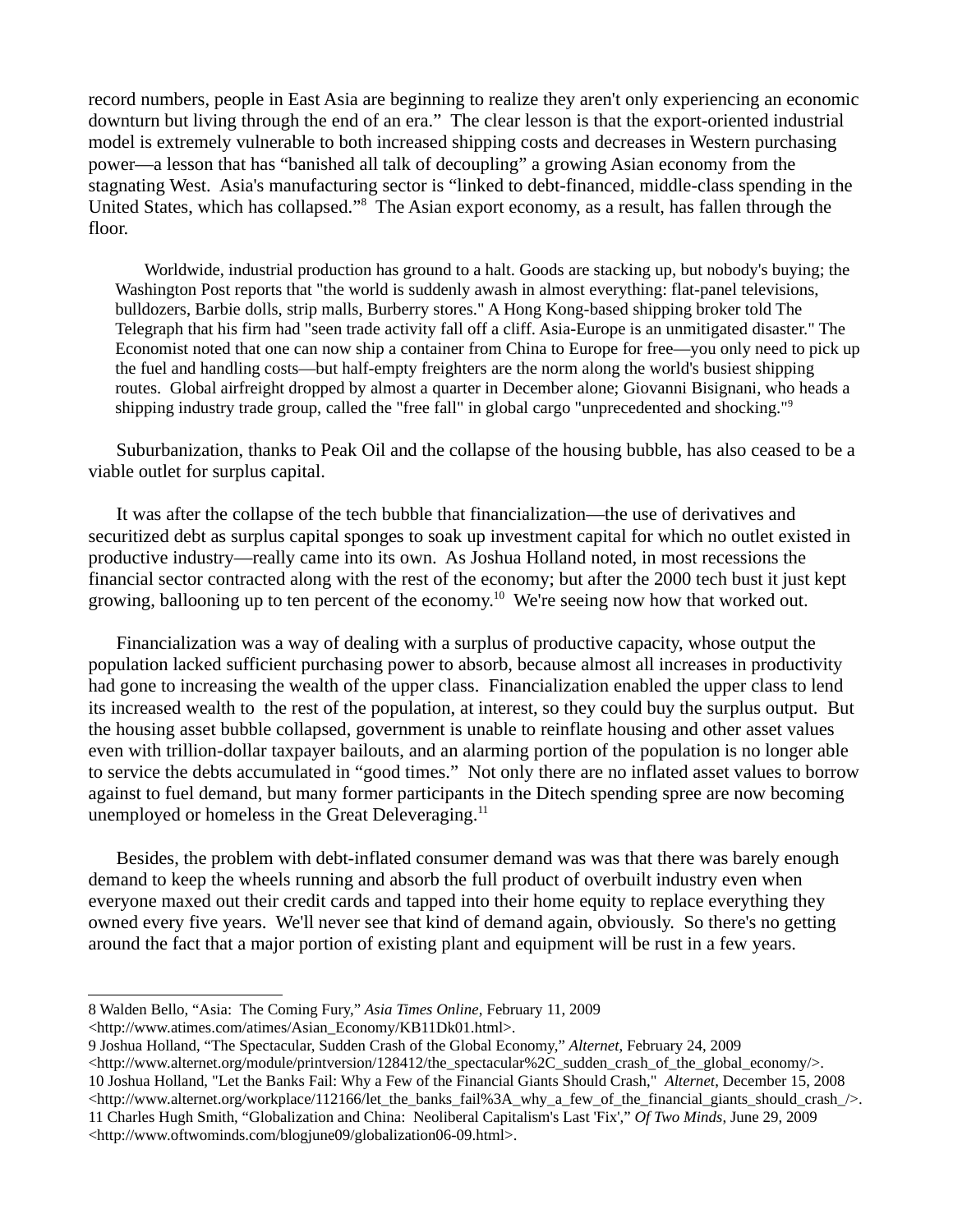State capitalism seems to be running out of safety valves. Barry Eichengreen and Kevin O'Rourke suggest that, given the scale of the decline in industrial output and global trade, the term "Great Recession" may well be over-optimistic. Graphing the rate of collapse in global industrial output and trade from Spring 2008 to Spring 2009, they found the current rate of decline has actually been steeper than that of 1929-1930. It is, in short, "a Depression-sized event," with the world "currently undergoing an economic shock every bit as big as the Great Depression shock of 1929-30."[12](#page-5-0)

Left-Keynesian Paul Krugman speculated that the economy narrowly escaped another Great Depression in early 2009.

A few months ago the possibility of falling into the abyss seemed all too real. The financial panic of late 2008 was as severe, in some ways, as the banking panic of the early 1930s, and for a while key economic indicators — world trade, world industrial production, even stock prices — were falling as fast as or faster than they did in 1929-30.

But in the 1930s the trend lines just kept heading down. This time, the plunge appears to be ending after just one terrible year.

So what saved us from a full replay of the Great Depression? The answer, almost surely, lies in the very different role played by government.

Probably the most important aspect of the government's role in this crisis isn't what it has done, but what it hasn't done: unlike the private sector, the federal government hasn't slashed spending as its income has  $fallen.<sup>13</sup>$  $fallen.<sup>13</sup>$  $fallen.<sup>13</sup>$ 

This is not to suggest that the Keynesian state is a desirable model. Rather, it is made necessary by state capitalism. But make no mistake: so long as we have state capitalism, with state promotion of overaccumulation and the maldistribution of purchasing power that results from privilege, state intervention to manage aggregate demand is necessary to avert depression. *Given* state capitalism, we have only two alternatives: 1) eliminate the privileges and subsidies to overaccumulation that result in chronic crisis tendencies; or 2) resort to Keynesianism, Social Credit, or something else of that sort.

And we should bear in mind that it's far from clear the worst has, in fact, been averted. Karl Denninger argues that the main reason GDP fell only 1% in the second quarter of 2009, as opposed to 6% in the first, was increased government spending. As he points out, the fall of investment slowed in the second quarter; but given that it was already cut almost in half, there wasn't much further it *could* fall. Exports fell "only" 7% and imports 15.1%; but considering they had already fallen 29.9% and 36.4%, respectively, in the first quarter, this simply means that exports and imports have "collapsed." Consumer spending fell in the second quarter more than in the first, with a second quarter increase in the rate of "savings" (or rather, of paying down debt). Denninger's take: "The recession is not 'easing', it is DEEPENING."[14](#page-5-2)

In any case, if Keynesianism is *necessary* for the survival of state capitalism, we're reaching a point at which it is no longer *sufficient*. If pessimists like Denninger are wrong, and Keynesian policies

<http://www.nytimes.com/2009/08/10/opinion/10krugman.html>.

<span id="page-5-0"></span><sup>12</sup> Barry Eichengreen and Kevin H. O'Rourke, "A Tale of Two Depressions," *VoxEU.Org*, June 4, 2009 <http://www.voxeu.org/index.php?q=node/3421>.

<span id="page-5-1"></span><sup>13</sup> Paul Krugman, "Averting the Worst," *New York Times*, August 9, 2009

<span id="page-5-2"></span><sup>14</sup> Karl Denninger, "GDP: Uuuuggghhhh – UPDATED," *The Market Ticker*, July 31, 2009 <http://marketticker.denninger.net/archives/1276-GDP-Uuuuggghhhh.html>.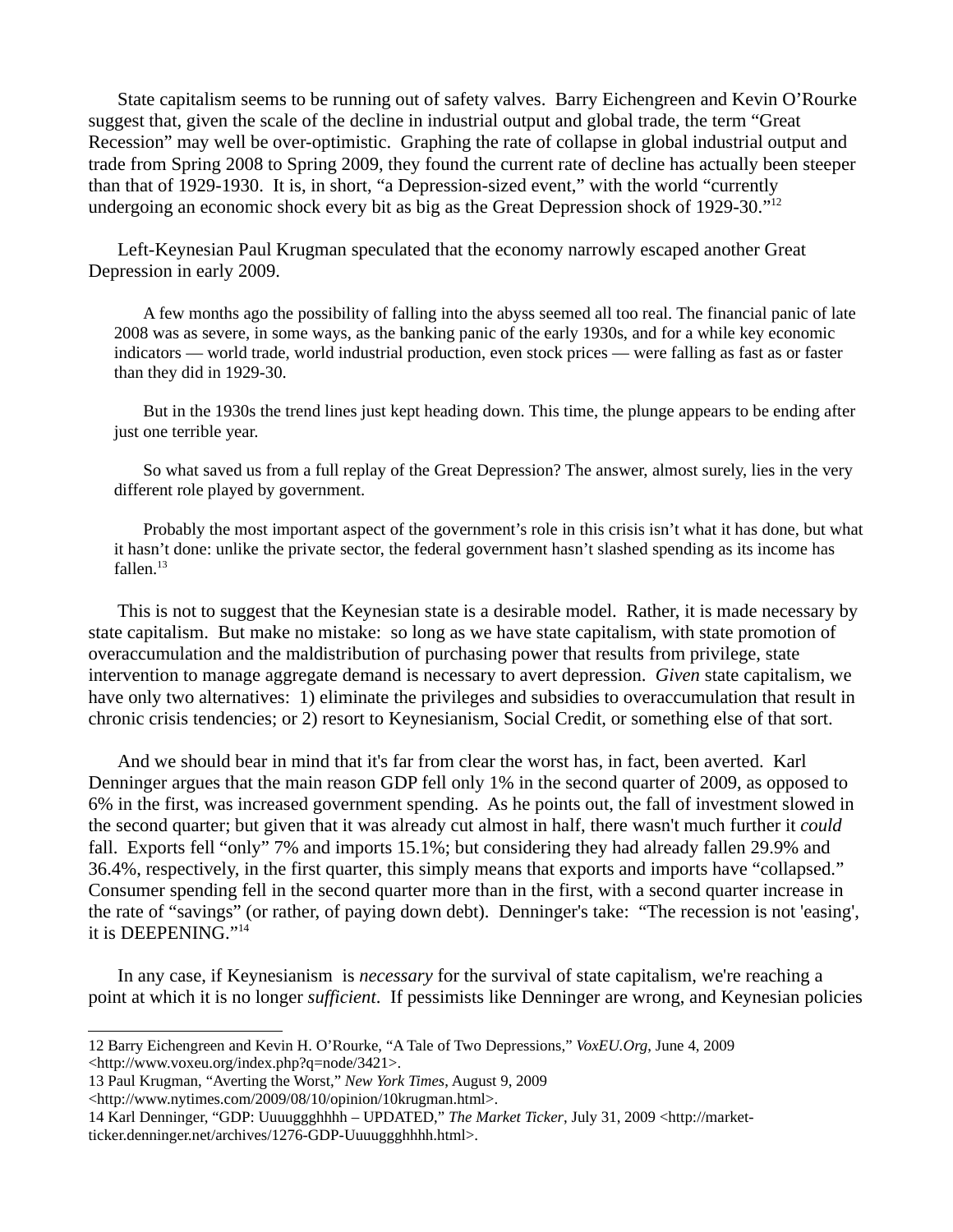have indeed turned the free fall into a slow motion collapse, the fact remains that they are insufficient to restore "normalcy"—because normalcy is no longer an option. Keynesianism was sufficient during the postwar "Consensus Capitalism" period because of the worldwide destruction of plant and equipment in WWII, which postponed the crisis of overaccumulation for a generation or so.

Bello makes the very good point that Keynesianism is not a long-term solution to the present economic difficulties because it ceased to be a solution the first time around.

The Keynesian-inspired activist capitalist state that emerged in the post-World War II period seemed, for a time, to surmount the crisis of overproduction with its regime of relatively high wages and technocratic management of capital-labor relations. However, with the addition of massive new capacity from Japan, Germany, and the newly industrializing countries in the 1960s and 1970s, its ability to do this began to falter. The resulting stagflation — the coincidence of stagnation and inflation — swept throughout the industrialized world in the late 1970s.<sup>[15](#page-6-0)</sup>

Conventional left-Keynesian economists are at a loss to imagine some basis on which a post-bubble economy can ever be reestablished with anything like current levels of output and employment. This is especially unfortunate, given the focus of both the Bush and Obama administrations' banking policies on restoring asset prices to something approaching their pre-collapse value, and the focus of their economic policies on at least partially reinflating the bubble economy as a source of purchasing power, so that—as James Kunstler so eloquently puts it—

the US public could resume a revolving credit way-of-life within an economy dedicated to building more suburban houses and selling all the needed accessories from supersized "family" cars to cappuccino machines. This would keep everyone employed at the jobs they were qualified for—finish carpenters, realtors, pool installers, mortgage brokers, advertising account executives, Williams-Sonoma product demonstrators, showroom sales agents, doctors of liposuction, and so on.<sup>[16](#page-6-1)</sup>

The problem is that pre-collapse levels of output can only be absorbed by debt-financed and bubble-inflated purchasing power, and another bubble on the scale of the tech and real estate booms just ain't happening.<sup>[17](#page-6-2)</sup>

Keynesianism might be viable as a long-term strategy if deficit stimulus spending were merely a way of bridging the demand shortfall until consumer spending could be restored to normal levels, after which it would use tax revenues in good times to pay down the public debt. But if normal levels of consumer spending *won't* come back, it amounts to the U.S. government borrowing \$2 trillion this year to shore up consumer spending *for this year—*with consumer spending falling back to Depression levels next year if *another* \$2 trillion isn't spent. So capitalism might be sustainable, in terms of the demand shortfall taken in isolation—*if* the state is prepared to run a deficit of \$2 trillion a year

<span id="page-6-0"></span>15 Walden Bello, "Keynes: A Man for This Season?" *Share the World's Resources*, July 9, 2009

<http://www.stwr.org/globalization/keynes-a-man-for-this-season.html>.

<http://jameshowardkunstler.typepad.com/clusterfuck\_nation/2009/04/note-hope-truth.html>.

<span id="page-6-1"></span><sup>16</sup> James Kunstler, "Note: Hope = Truth," *Clusterfuck Nation*, April 20, 2009

<span id="page-6-2"></span><sup>17</sup> Michael Hudson, "What Wall Street Wants," *Counterpunch*, February 11, 2009

<sup>&</sup>lt;http://www.counterpunch.org/hudson02112009.html> (see also expanded version, "Obama's Awful Financial Recovery Plan," *Counterpunch*, February 12, 2009 <http://www.counterpunch.org/hudson02122009.html>). Both the Paulson and Geithner TARP plans involve the same kind of Hamiltonian skullduggery: borrowing money, to be repaid by taxpayers with interest, to purchase bad assets from banks at something much closer to face value than current market value, to increase the liquidity of banks to the point that they may lend money back to the public—should they deign to do so—at interest. Or as Hudson put it, TARP "aims at putting in place enough new bank-lending capacity to start inflating prices on credit all over again."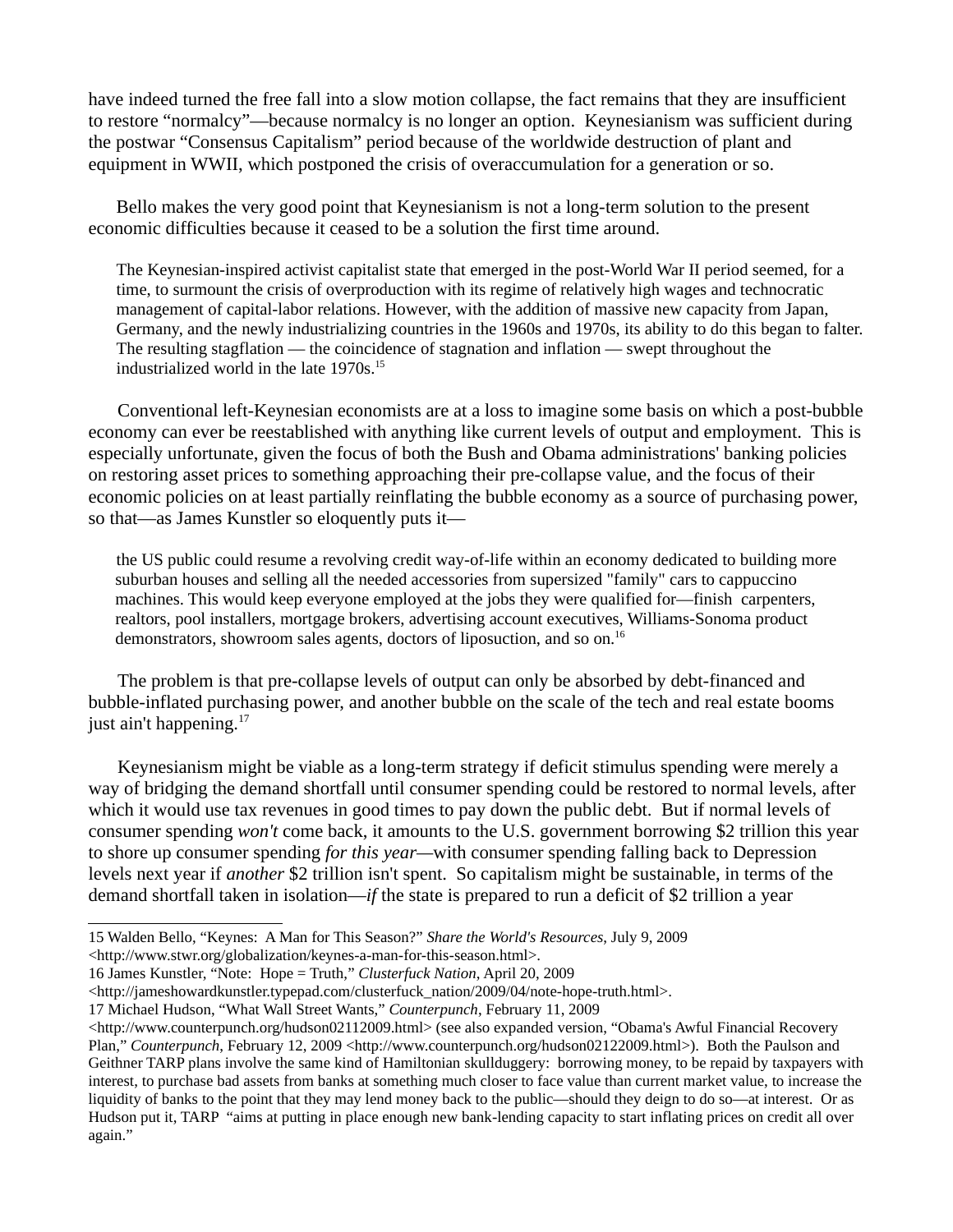indefinitely. The problem is, there will never again be a tax base capable of paying for these outlays, because (as we shall see below) the implosion of production costs from digital production and smallscale manufacturing technology is *destroying* the tax base.

It might be possible to sustain such spending on a permanent basis via something like the "Social Credit" proposals of Major Douglas some eighty years ago (simply creating the money out of thin air instead of borrowing it or funding it with taxes, and depositing so much additional purchasing power interest-free in every citizen's checking account each month). But that would undermine the basic logic of capitalism, removing the incentive to accept wage labor on the terms offered, and freeing millions of people to retire on a subsistence income from the state while participating in the non-monetized gift or peer economy. What's more, it would be a disaster on the scale Christian theologians attribute to the possibility that Adam and Eve might have eaten the fruit of the Tree of Life in their fallen state: it would enable the present model of mass-production capitalism, based on push distribution and planned obsolescence, to keep right on indefinitely—running at full capacity to produce goods for the landfill until it consumed the biosphere.

Those who leaven their Keynesianism with some degree of "green" sensibility have a hard time reconciling the fundamental contradiction involved in the two sides of modern "Progressivism." Paul Krugman is a good case in point:

I'm fairly optimistic about 2010.

But what comes after that? Right now everyone is talking about, say, two years of economic stimulus which makes sense as a planning horizon. Too much of the economic commentary I've been reading seems to assume, however, that that's really all we'll need — that once a burst of deficit spending turns the economy around we can quickly go back to business as usual.

In fact, however, things can't just go back to the way they were before the current crisis. And I hope the Obama people understand that.

The prosperity of a few years ago, such as it was — profits were terrific, wages not so much depended on a huge bubble in housing, which replaced an earlier huge bubble in stocks. And since the housing bubble isn't coming back, the spending that sustained the economy in the pre-crisis years isn't coming back either.

To be more specific: the severe housing slump we're experiencing now will end eventually, but the immense Bush-era housing boom won't be repeated. Consumers will eventually regain some of their confidence, but they won't spend the way they did in 2005-2007, when many people were using their houses as ATMs, and the savings rate dropped nearly to zero.

So what will support the economy if cautious consumers and humbled homebuilders aren't up to the  $job?$ <sup>[18](#page-7-0)</sup>

(I would add that, whatever kind of post-bubble "normalcy" we're restored to, in the age of Peak Oil and absent previous pathological levels of consumer credit, it's unlikely the U.S. will ever seen a return to automobile sales of 18 million a year. If anything, the current output of ten million cars is probably far above sustainable levels.)

<span id="page-7-0"></span><sup>18</sup> Paul Krugman, "Life Without Bubbles," *New York Times*, January 6, 2009

<sup>&</sup>lt;http://www.nytimes.com/2008/12/22/opinion/22krugman.html?ref=opinion>.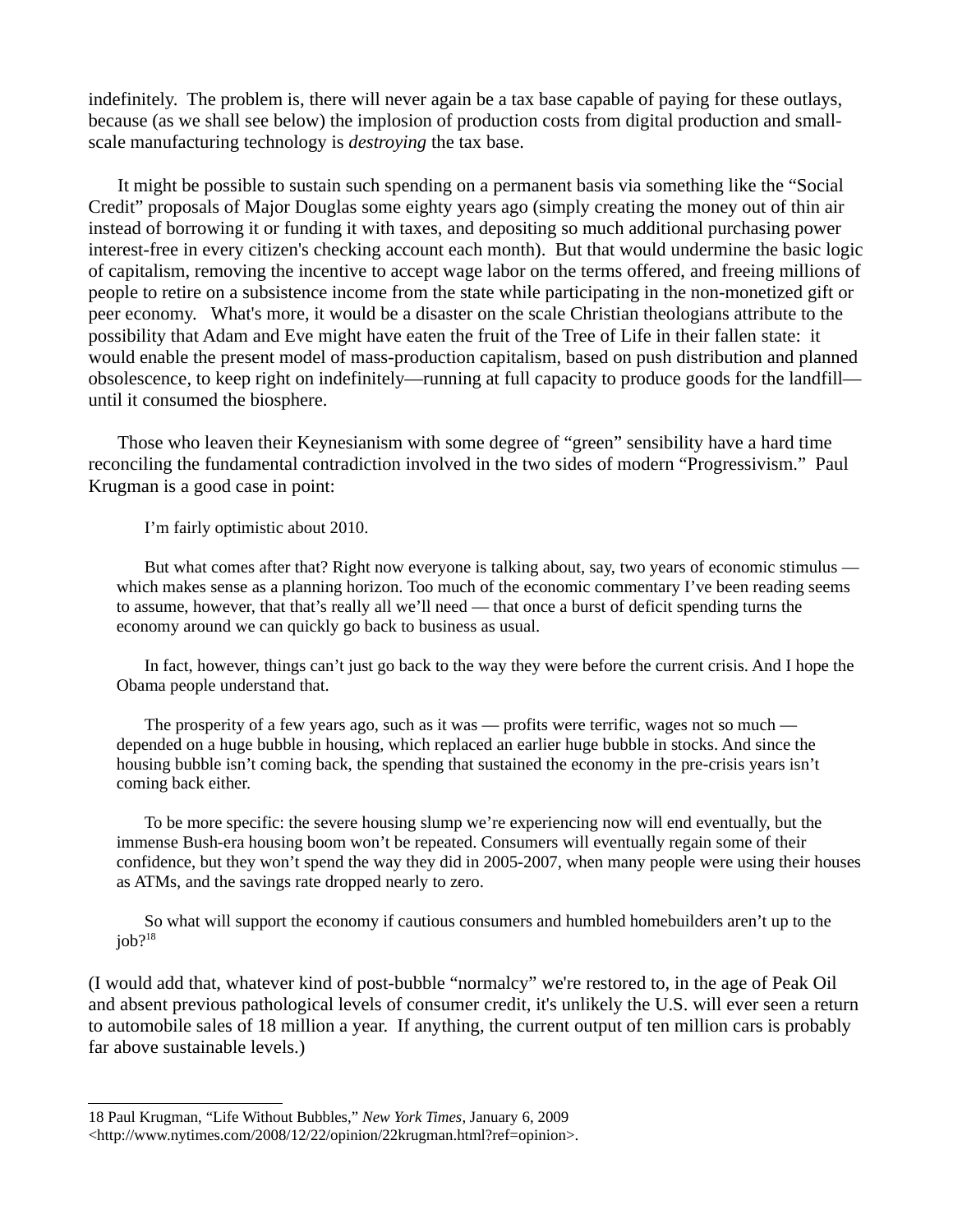And Krugman himself, it seems, is not entirely immune to the belief that a sufficient Keynesian stimulus will restore the levels of consumer demand associated with something like "normalcy." Krugman first compares the longer duration and greater severity of depressions without countercyclical government policy to those with, and then cites Keynes as an authority in estimating the length of the current Great Recession without countercyclical stimulus spending: "a recession would have to go on until 'the shortage of capital through use, decay and obsolescence causes a sufficiently obvious scarcity to increase the marginal efficiency."<sup>[19](#page-8-0)</sup>

But as he himself suggested in his earlier column, the post-stimulus economy may have much lower "normal" levels of demand than the pre-recession economy, in which case the only effect of the stimulus will be to pump up artificial levels of demand so long as the money is still being spent. In that case, as John Robb suggests, the economy will settle into a new equilibrium with levels of demand set at much lower levels.

The assumption is that new homes will eventually need to be built to accommodate population growth and new cars will be sold to replace old stock. However, what if there is a surge in multi-generational housing (there is) or people start to drive much less (they are) or keep their cars until they drop (most people I know are planning this). If that occurs, you have to revise the replacement level assumption to a far lower level than before the start of the downturn. What's that level? I suspect it is well below current sales levels, which means that there is much more downside movement possible.<sup>[20](#page-8-1)</sup>

The truth of the matter is, the present economic crisis is not cyclical, but structural. There is excess industrial capacity that will be rust in a few years because we are entering a period of *permanently* low consumer demand. As Peter Kirwan at *Wired* puts it, the mainstream talking heads are mistaking for a cyclical downturn what is really "permanent structural change" and "industrial collapse."<sup>[21](#page-8-2)</sup>

While Krugman lamely fiddles around with things like a reduction of the U.S. trade deficit as a possible solution to the demand shortfall, liberal blogger Matthew Yglesias has a more realistic idea of what a sustainable post-bubble economy might actually entail.

I would say that part of the answer may well involve taking a larger share of our productivity gains as increased leisure rather than increased production and incomes.... A structural shift to less-work, less-output dynamic could be catastrophic if that means a structural shift to a very high rate of unemployment. But if it means a structural shift toward six-week vacations and fewer 60 hour weeks then that could be a good thing. $^{22}$  $^{22}$  $^{22}$ 

Exactly. But a better way of stating it would be "a structural shift toward a less-work, less-output, less-planned-obsolescence, and less-embedded-rents-on-IP-and-ephemera dynamic, with no reduction in material standard of living. A structural dynamic toward working fewer hours to produce less stuff because it lasts longer instead of going to the landfill after a brief detour in our living rooms, would indeed be a good thing.

<span id="page-8-0"></span><sup>19</sup> Paul Krugman, "Use, Delay, and Obsolescence," *The Conscience of a Liberal*, February 13, 2009 <http://krugman.blogs.nytimes.com/2009/02/13/use-delay-and-obsolescence/>.

<span id="page-8-1"></span><sup>20</sup> John Robb, "Below Replacement Level," *Global Guerrillas*, February 20, 2009

<sup>&</sup>lt;http://globalguerrillas.typepad.com/johnrobb/2009/02/below-replacement-level.html>.

<span id="page-8-2"></span><sup>21</sup> Peter Kirwan, "Bad News: What if the money's not coming back?" *Wired.Co.Uk*, August 7, 2009

<sup>&</sup>lt;http://www.wired.co.uk/news/archive/2009-08/07/bad-news-what-if-the-money%27s-not-coming-back.aspx>.

<span id="page-8-3"></span><sup>22</sup> Matthew Yglesias, "The Elusive Post-Bubble Economy," *Yglesias/ThinkProgress.Org*, December 22, 2008

<sup>&</sup>lt;http://yglesias.thinkprogress.org/archives/2008/12/the\_elusive\_post\_bubble\_economy.php>.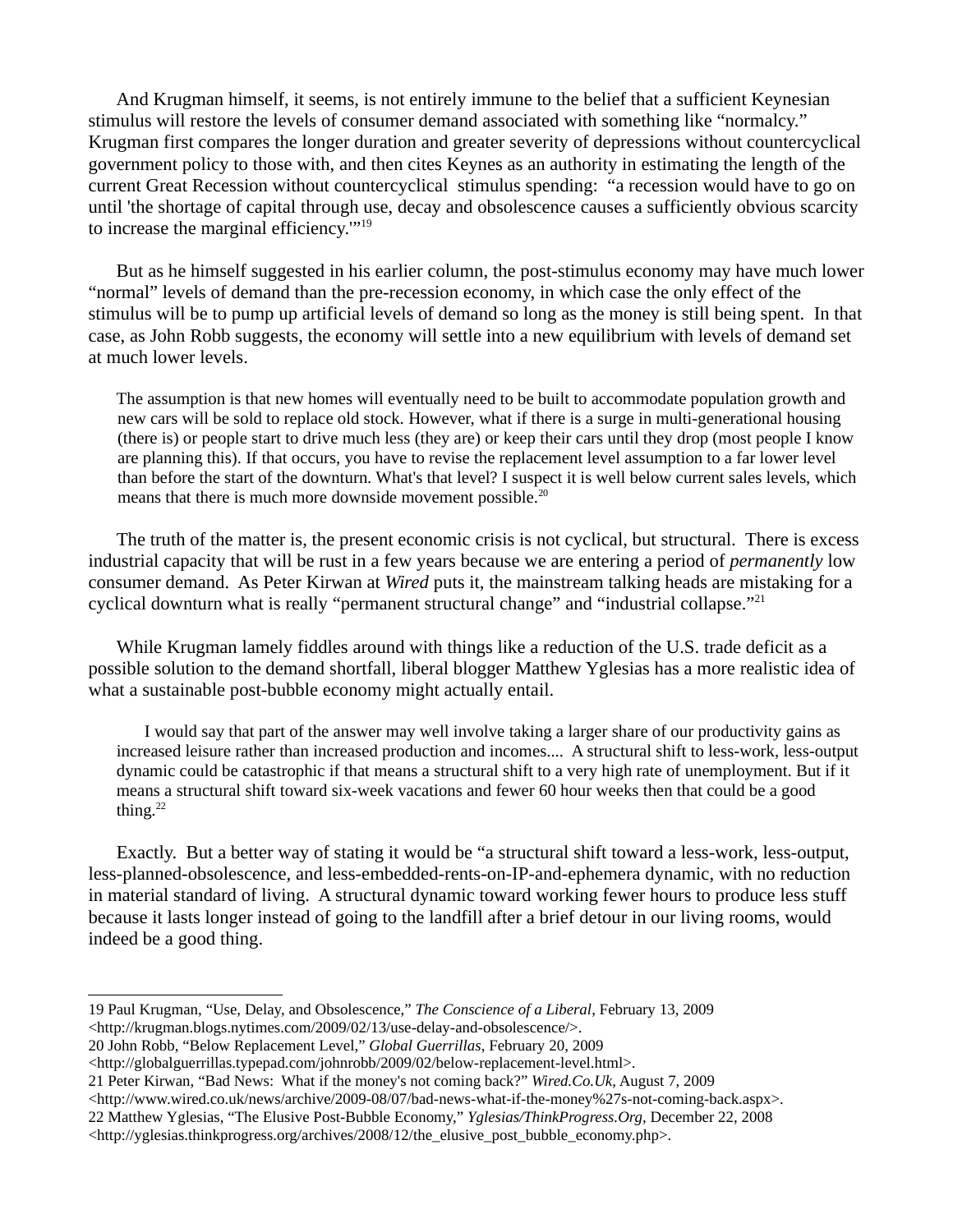Michel Bauwens ventures a somewhat parallel analysis from a different perspective, that of Kondratiev's long-wave theory. According to Bauwens, 1929 was the sudden systemic shock of the last system, and from it emerged the present system, based on Fordist mass-production and the New Deal/organized labor social contract, the automobile, cheap fossil fuels—you know the drill. The system's golden age lasted from WWII to the early 1970s, when its own series of systemic shocks began: the oil embargo, the saturation of world industrial capital, and all the other systemic crises we're considering in this chapter. According to Bauwens, each long wave is characterized by a new energy source, a handful of technological innovations (what the neo-Marxists would call "epochmaking industries"), a new mode of financial system, and a new social contract. Especially interesting, each long wave presents "a new 'hyperproductive' way to 'exploit the territory,'" which parallels his analysis (which we will examine in later chapters) of the manorial economy as a path of intensive development when the slave economy reached its limits of expansion, and of netarchical capitalism as a way to extract value intensively when extensive addition of capital inputs is no longer feasible.

According to Bauwens, the emerging long wave will be characterized by renewable energy and green technology, distributed p2p credit and microlending, relocalized networked manufacturing, a version of small-scale organic agriculture that applies the latest findings of biological science, and a mode of economic organization centered on civil society and peer networks.<sup>[23](#page-9-0)</sup>

However, to the extent that the capture of value through "intellectual property" is no longer feasible (see below), it seems unlikely that any such new paradigm can function on anything resembling the current corporate capitalist model.

#### **Resource crises (Peak Oil)**

Since the beginning of American industrialization, government policy has focused on providing cheap, abundant energy to the corporate economy. Wal-Mart's supply chains, suburbanization, and all the rest of it have floated on a sea of cheap oil from Texas, Oklahoma, and Saudi Arabia. This policy is now reaching its limits.

The basic idea of Peak Oil is that the rate of extraction of petroleum has peaked, or is about to peak. On the downside of the peak, the supply of oil will gradually contract year by year. Although the total amount of oil reserves remaining in the ground may be roughly comparable to those extracted to date, they will be poorer in quality, and more expensive (in both dollar terms and energy) to extract.

All the panaceas commonly put forth for Peak Oil—oil shale, tar sands, offshore drilling—turn out to be pipe dreams. The issue isn't the absolute amount of oil in offshore reserves or tar sands, but the *cost* of extracting them and the maximum feasible *rate* of extraction. In terms of the net energy surplus left over after the energy cost of extraction (Energy Return on Energy Investment, or EROEI), all the "drill baby drill" gimmicks are far more costly—cost far more BTUs per net BTU of energy produced —than did petroleum in the "good old days." The maximum rate of extraction from all the newly discovered offshore oil bonanzas the press reports, and from unconventional sources like tar sands, doesn't begin to compensate for the daily output of old wells in places like the Persian Gulf that will go offline in the next few years. And the oil from such sources is far more costly to extract, with much less net energy surplus.<sup>[24](#page-9-1)</sup> The more boosterish advocates of alternatives like algae also greatly

<span id="page-9-0"></span>23 Michel Bauwens, "Conditions for the Next Long Wave," *P2P Foundation Blog*, May 28, 2009 <http://blog.p2pfoundation.net/conditions-for-the-next-long-wave/2009/05/28>.

<span id="page-9-1"></span><sup>24</sup> Rob Hopkins, *The Transition Handbook: From Oil Dependency to Local Resilience* (Totnes: Green Books, 2008), p.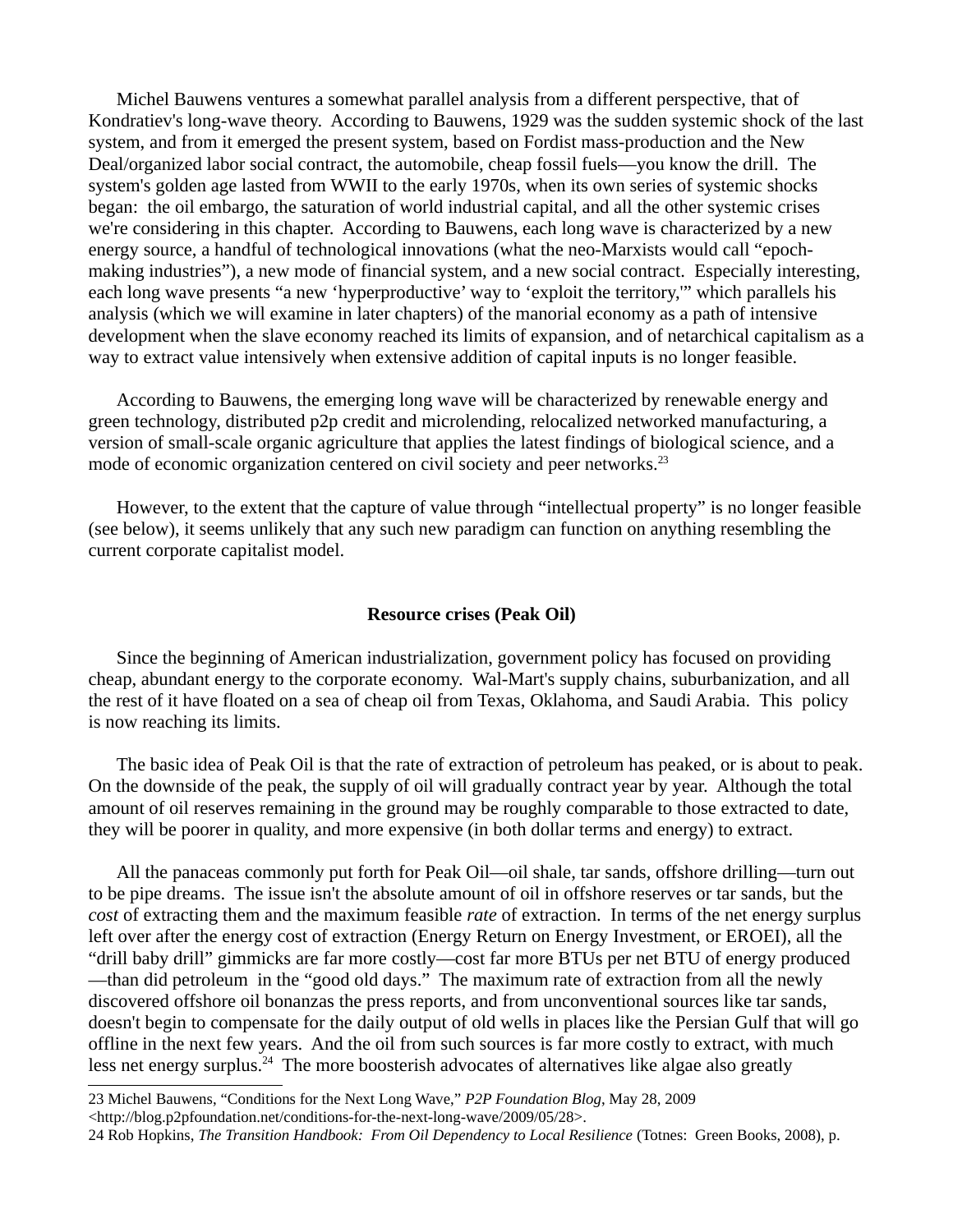exaggerate the EROEI and underestimate cost of productio0n of their favored alternative.<sup>[25](#page-10-0)</sup>

Peak Oil skeptics frequently argue that a price spike like the one in 2008 is caused, not by Peak Oil, but "instead" by some special circumstance like a specific supply disruption or speculative bubble. But that misses the point.

The very fact that supply has reached its peak, and that price is entirely determined by the amount of demand bidding for a fixed supply, means that the price of oil is governed by the same speculative boom-bust cycle Henry George observed in land. Given the prospect of a fixed supply of land or oil, the rational interest of the oil industry, like that of real estate speculators, will lead them to hold greater or lesser quantities off the market, or dump them on the market, based on their estimate of the future movement of price. Hence the inconvenient fact, during the "drill here drill now" fever of the McCain-Palin campaign, that the oil companies were already sitting on large offshore oil reserves that they were failing to develop in anticipation of higher prices. And given the prospect of fixed supplies of oil, the greater the anticipated future scarcity value of oil, the greater the rational incentive for terrorists to leverage their power by disrupting supply. The infrastructure for extracting and distributing oil is unprecedentedly fragile, precisely because of a decline in productive capacity. Between 1985 and 2001, OPEC's excess production capacity fell from 25% of global demand to 2%. In 2003, the International Energy Agency estimated available excess capacity was at its lowest level in thirty years.[26](#page-10-1)

According to Jeff Vail, speculative hoarding of petroleum and terrorist actions against oil pipelines are not *alternative* explanations *in place of* Peak Oil, but the results of a positive feedback process created by Peak Oil itself.

It is quite common to hear "experts" explain that the current tight oil markets are due to "above-ground factors," and not a result of a global peaking in oil production. It seems more likely that it is geological peaking that is driving the geopolitical events that constitute the most significant "above-ground factors" such as the chaos in Iraq and Nigeria, the nationalization in Venezuela and Bolivia, etc. Geological peaking spawns positive feedback loops within the geopolitical system. Critically, these loops are not separable from the geological events—they are part of the broader "system" of Peak Oil.

Existing peaking models are based on the logistics curves demonstrated by past peaking in individual fields or oil producing regions. Global peaking is an entirely different phenomenon—the geology behind the logistics curves is the same, but global peaking will create far greater geopolitical side-effects, even in regions with stable or rising oil production. As a result, these geopolitical side-effects of peaking global production will accelerate the rate of production decline, as well as increase the impact of that production decline by simultaneously increasing marginal demand pressures. The result: the right side of the global oil production curve will not look like the left…whatever logistics curve is fit to the left side of the curve (where historical production increased), actual declines in the future will be sharper than that curve would predict.

Another positive feedback loop is that oil-exporting states will divert increasing shares of their currently exported surpluses into internal economic development. Control of oil reserves will become a primary goal of foreign policy, and states capable of securing control of oil reserves will give preferential access to their own economic needs.<sup>[27](#page-10-2)</sup>

<sup>23.</sup>

<span id="page-10-0"></span><sup>25 &</sup>quot;Has the Algae Cavalry Arrived?" *The Oil Drum*, May 11, 2007 <http://www.theoildrum.com/node/2531>.

<span id="page-10-1"></span><sup>26</sup> Richard Heinberg, *Powerdown* (Gabriola Island, British Columbia: New Society Publishers, 2004), pp. 27-28.

<span id="page-10-2"></span><sup>27</sup> Jeff Vail, "Five Geopolitical Feedback-Loops in Peak Oil," *JeffVail.Net*, April 23, 2007 <http://www.jeffvail.net/2007/04/ five-geopolitical-feedback-loops-in.html>.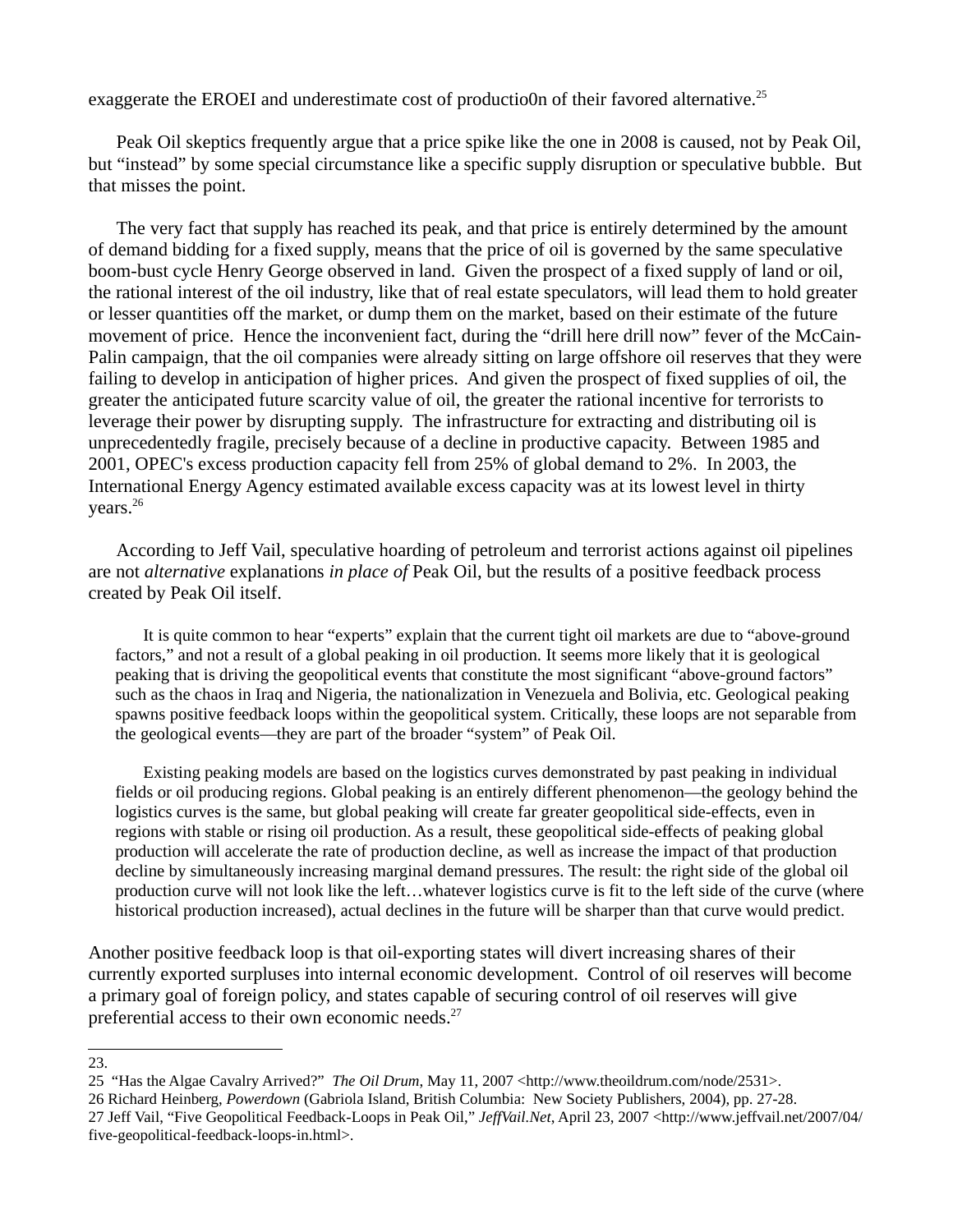And the evidence is clear that price really is governed entirely by the fluctuation of demand, and that supply—at least on the upward side—is extremely inelastic. Just consider the movement of oil supplies after the price shock of the late '70s and early eighties with that of the past few years. As "transition town" movement founder Rob Hopkins points out, the supply of oil has increased little if any since 2005—fluctuating between 84 and 87 mbd—despite record price levels.<sup>[28](#page-11-0)</sup>

Peak Oil is likely to throw a monkey-wrench into the gears of the Chinese model of state-sponsored capitalism. China heavily subsidizes energy and transportation inputs, pricing them at artificially low levels to domestic industrial consumers, just as did the USSR. This accounting gimmick won't work externally—the Saudis want cash on the barrel head, at the price they set for crude petroleum—and the increased demand for subsidized energy inputs by wasteful domestic Chinese producers will just cause China to bankrupt itself buying oil abroad.

Overall, the effect of Peak Oil is likely to be a radical shortening of corporate supply and distribution chains, a resurrection of small-scale local manufacturing in the United States, and a reorientation of existing manufacturing facilities in China and other offshore havens toward production for their own domestic markets.

This was a common theme during the oil shocks of the 1970s, and has been revived in the past few years. During the oil shock of the late '70s and early '80s, Warren Johnson predicted (somewhat prematurely) that rising fuel costs would lead to a relocalized economy with decentralized industry.<sup>[29](#page-11-1)</sup>

The same theme has resurfaced with the current interest in Peak Oil. James Kunstler's collapse scenarios lie close to the most catastrophic end of the spectrum.<sup>[30](#page-11-2)</sup> Brian Kaller's more sanguine expectation is of a controlled descent to a world in which per capita energy consumption is about a third of present levels, and airline traffic had shrunk by about 90%—in other words roughly the same metrics that prevailed in the 1950s "Mayberry" that Kaller holds up as a model for post-Peak Oil quality of life.<sup>[31](#page-11-3)</sup> Like Kaller, Jeff Rubin presents the world after Peak Oil as largely "a return to the past ... in terms of the re-emergence of local economies."[32](#page-11-4)

Assuming Peak Oil isn't reinforced by a "perfect storm" of other crises, like desertification from climate change, I think the truth lies closer to the Kaller/Rubin end of the spectrum. Demand is a lot more plastic than Kunstler imagines.

Despite the differences in relative optimism or pessimism among these various Peak Oil thinkers, their analyses all have a common thread running through them: the radical shortening of industrial supply and distribution chains, and an end to globalization based on the export of industry to low-wage sweatshop havens like China.

To quote a Rubin article from May 2008, two months before oil prices peaked, rising transportation costs had more than offset the Chinese wage differential. The cost of shipping a standard 40-ft

<span id="page-11-0"></span>28 Hopkins, *The Transition Handbook*, p. 22.

<span id="page-11-1"></span><sup>29</sup> Warren Johnson, *Muddling Toward Frugality: A Blueprint for Survival in the 1980s* (San Francisco: Sierra Club Books, 1978).

<span id="page-11-2"></span><sup>30</sup> See *Clusterfuck Nation* blog <http://jameshowardkunstler.typepad.com/>.

<span id="page-11-3"></span><sup>31</sup> Brian Kaller, "Future Perfect: Stop Worrying and Learn to Love Expensive Oil," *American Conservative*, August 25, 2008.

<span id="page-11-4"></span><sup>32</sup> David Parkinson, "A coming world that's 'a whole lot smaller,'" *The Globe and Mail*, May 19, 2009 <http://docs.google.com/Doc?id=dg5dgmrv\_79hjb66vc3>.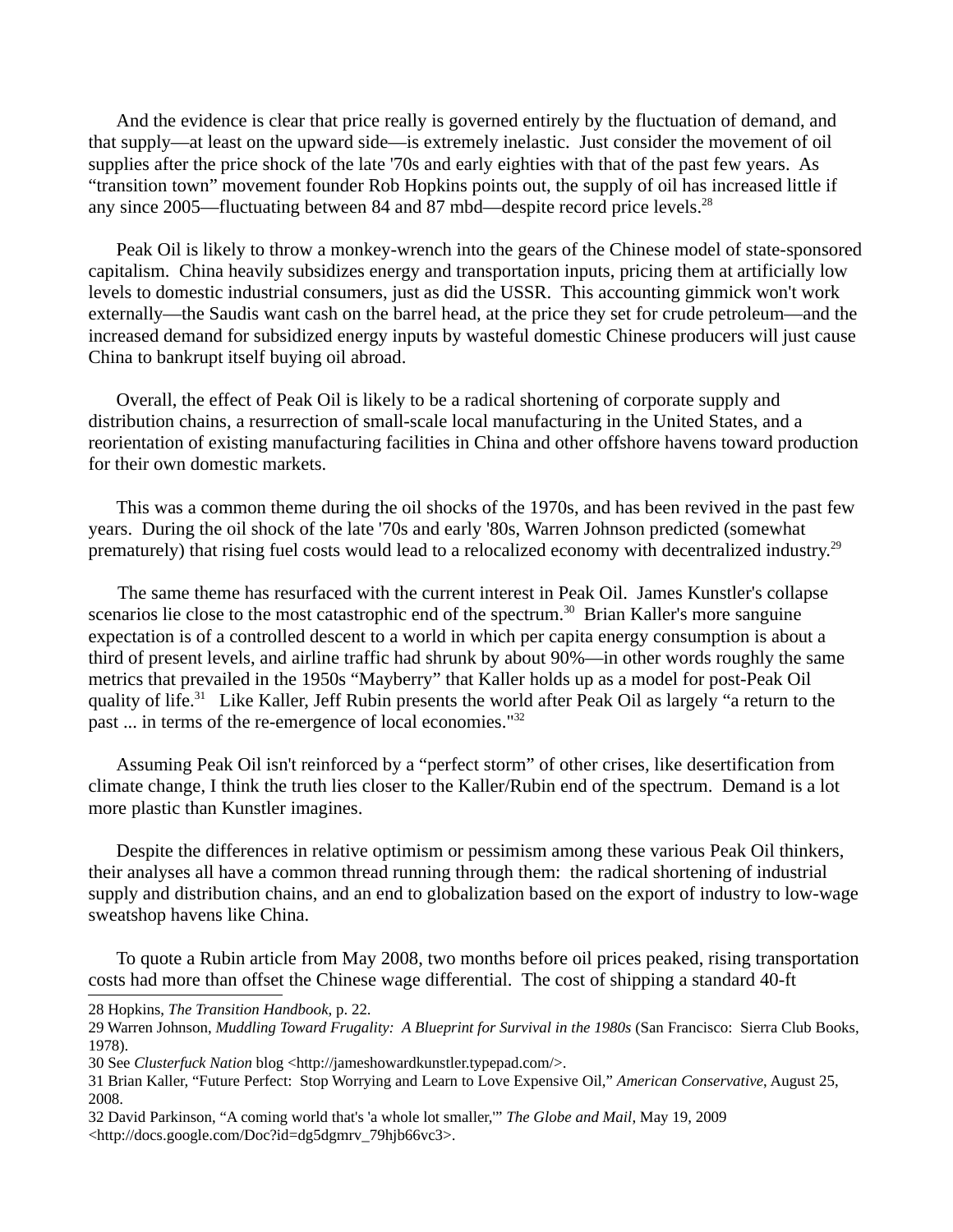container, he wrote, had tripled since 2000, and could be expected to double again as oil prices approached \$200/barrel.<sup>[33](#page-12-0)</sup> What's more, "the explosion in global transport costs has effectively offset all the trade liberalization efforts of the last three decades." A rise in oil prices from \$20 to \$150/barrel has the same effect on international trade as an increase in tariffs from 3% to 11%—i.e., to their average level in the 1970s.<sup>[34](#page-12-1)</sup> According to Richard Milne,

Manufacturers are abandoning global supply chains for regional ones in a big shift brought about by the financial crisis and climate change concerns, according to executives and analysts.

Companies are increasingly looking closer to home for their components, meaning that for their US or European operations they are more likely to use Mexico and eastern Europe than China, as previously.[35](#page-12-2)

#### **Fiscal Crisis of the State**

The origins of corporate capitalism and the mass-production economy are associated with massive government subsidies; since then the tendency of corporate capital to socialize its operating costs has never abated. As a matter of basic economics, whenever you subsidize something and make it available to the user for less than its real cost, demand for it will increase. American capitalism, as a result, has followed a pattern of expansion skewed toward extensive additions of subsidized inputs, rather than more intensive use of existing ones. As James O'Connor describes the process,

Transportation costs and hence the fiscal burden on the state are not only high but also continuously rising. It has become a standard complaint that the expansion of road transport facilities intensifies traffic congestion. The basic reason is that motor vehicle use is subsidized and thus the growth of the freeway and highway systems leads to an increase in the demand for their use. $36$ 

There is another reason to expect transportation needs (and budgets) to expand. The development of rapid transport and the modernization of the railroads, together with the extension of the railroad systems, will push the suburbs out even further from urban centers, putting still more distance between places of work, residence, and recreation. Far from contributing to an environment that will free suburbanites from congestion and pollution, rapid transit will, no doubt, extend the traffic jams and air pollution to the present perimeters of the suburbs, thus requiring still more freeway construction, which will boost automobile sales.<sup>[37](#page-12-4)</sup>

And the tendency of monopoly capitalism to generate surplus capital and output also increases the amount of money that the state must spend to absorb the surplus.

Monopoly capitalism, according to O'Connor, is therefore plagued by a "fiscal crisis of the state." "...[T]he socialization of the costs of social investment and social consumption capital increases over time and increasingly is needed for profitable accumulation by monopoly capital."<sup>[38](#page-12-5)</sup>

<span id="page-12-0"></span>33 Jeffrey Rubin, "The New Inflation," *StrategEcon* (CIBC World Markets), May 27, 2008

<http://research.cibcwm.com/economic\_public/download/smay08pdf>.

<span id="page-12-3"></span>36 James O'Connor, *Fiscal Crisis of the State* (New York: St. Martin's Press, 1973), p. 106.

<span id="page-12-4"></span>37 Ibid., pp. 109-110.

<span id="page-12-5"></span>38 Ibid., p. 8.

<span id="page-12-1"></span><sup>34</sup> Jeffrey Rubin and Benjamin Tal, "Will Soaring Transport Costs Reverse Globalization?" *StrategEcon*, May 27, 2008, p. 4.

<span id="page-12-2"></span><sup>35</sup> Richard Milne, "Crisis and climate force supply chain shift," *Financial Times*, August 9, 2009 <http://www.ft.com/cms/s/ 0/65a709ec-850b-11de-9a64-00144feabdc0.html>.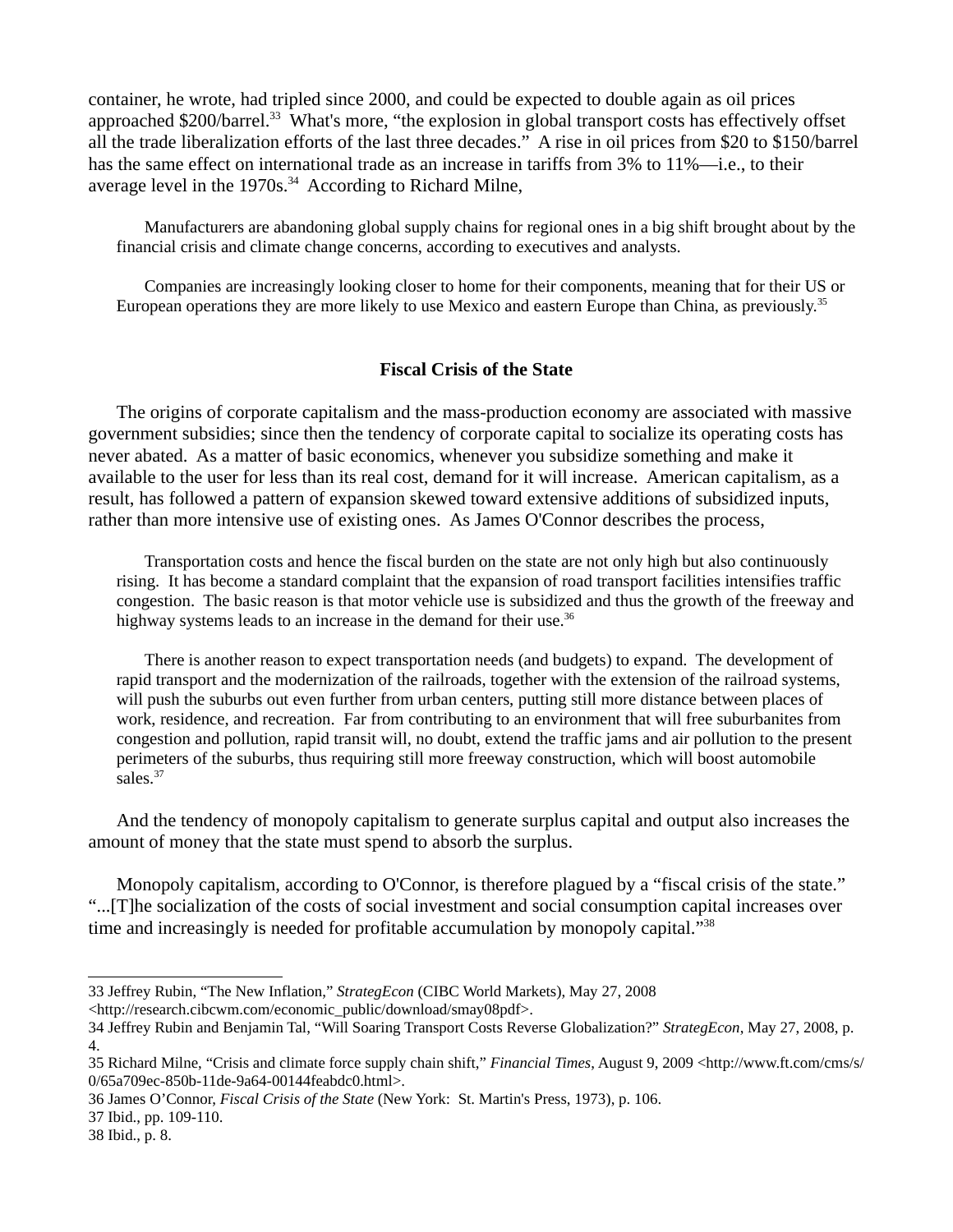...[A]lthough the state has socialized more and more capital costs, the social surplus (including profits) continues to be appropriated privately.... The socialization of costs and the private appropriation of profits creates a fiscal crisis, or "structural gap," between state expenditures and state revenues. The result is a tendency for state expenditures to increase more rapidly than the means of financing them.<sup>[39](#page-13-0)</sup>

In short, the state is bankrupting itself providing subsidized inputs to big business, while big business's demand for subsidized inputs increases faster than the state can provide them. As Ivan Illich put it,

queues will sooner or later stop the operation of any system that produces needs faster than the corresponding commodity....<sup>[40](#page-13-1)</sup>

...[Institutions] create needs faster than they can create satisfaction, and in the process of trying to meet the needs they generate, they consume the Earth. $41$ 

The distortion of the price system, which in a free market would tie quantity demanded to quantity supplied, leads to ever-increasing demands on state services. Normally price functions as a form of feedback, a homeostatic mechanism much like a thermostat. Putting a candle under a thermostat will result in an ice-cold house. Likewise, when the consumption of some factor is subsidized by the state, the consumer is protected from the real cost of providing it, and unable to make a rational decision about how much to use. So the state capitalist sector tends to add factor inputs extensively, rather than intensively; that is, it uses the factors in larger amounts, rather than using existing amounts more efficiently. The state capitalist system generates demands for new inputs from the state geometrically, while the state's ability to provide new inputs increases only arithmetically. The result is a process of snowballing irrationality, in which the state's interventions further destabilize the system, requiring yet further state intervention, until the system's requirements for stabilizing inputs finally exceed the state's resources. At that point, the state capitalist system reaches a breaking point.

Eventually, therefore, state capitalism hits a wall at which the state is no longer able to increase the supply of subsidized inputs. States approach the condition described by John Robb's term "hollow state":

The hollow state has the trappings of a modern nation-state ("leaders", membership in international organizations, regulations, laws, and a bureaucracy) but it lacks any of the legitimacy, services, and control of its historical counter-part. It is merely a shell that has some influence over the spoils of the economy.[42](#page-13-3)

...A hollow state is different from a failed state in that it continues to exist on the international stage. It has all the standard edifices of governance although most are heavily corrupted and in thrall to global corporate/monied elites. It continues to deliver political goods (albeit to a vastly diminished group, usually around the capital) and maintains a military. Further, in sections of the country, there is an appearance of normal life.

However, despite this facade, the hollow state has abdicated (either explicitly as in Lebanon's case or de facto as in Mexico's) vast sections of its territory to networked tribes (global guerrillas). Often, these groups maintain a semblance of order, as in rules of Sao Paulo's militias or the Taliban's application of sharia.

<span id="page-13-0"></span><sup>39</sup> Ibid., p. 9.

<span id="page-13-1"></span><sup>40</sup> Illich, *Disabling Professions* (New York and London: Marion Boyars, 1977), p. 30.

<span id="page-13-2"></span><sup>41</sup> Illich, *Deschooling Society* (New York, Evanston, San Francisco, London: Harper & Row, Publishers, 1970, 1971), pp. 109-110.

<span id="page-13-3"></span><sup>42</sup> John Robb, "Onward to a Hollow State," *Global Guerrillas*, September 22, 2009

<sup>&</sup>lt;http://globalguerrillas.typepad.com/globalguerrillas/2008/09/onward-to-a-hol.html>.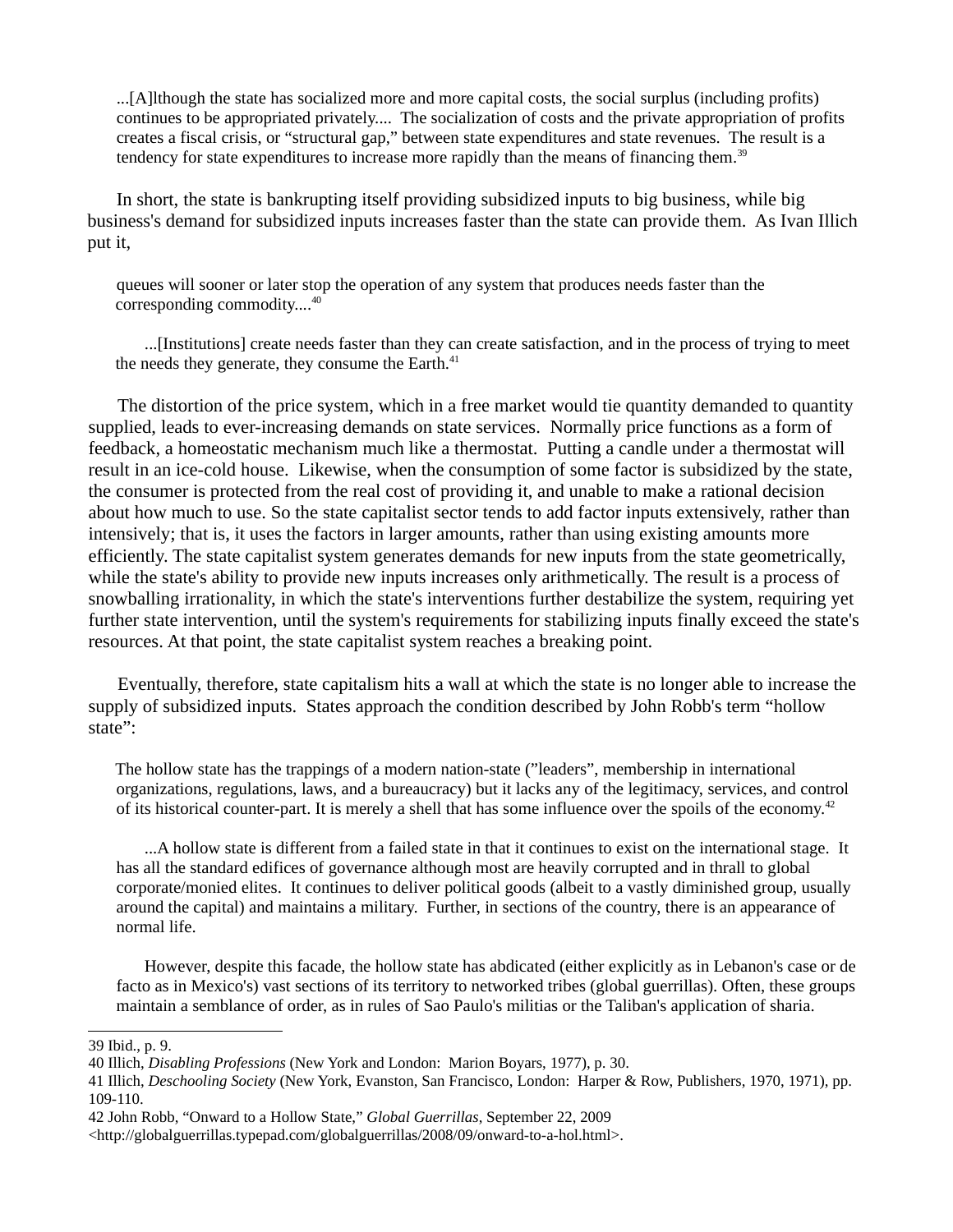Despite the fact that these group control/manipulate explicit economic activity and dominate the use/application of violence at the local level, these groups often grow the local economy. How? By directly connecting it to global supply chains of illegal goods—from people smuggling to drugs to arms to copytheft to money laundering.

The longer this state of affairs persists, the more difficult it is to eradicate. The slate of alternative political goods delivered by these non-state groups, in contrast to the ineffectiveness of the central government, sets the stage for a shift in legitimacy. Loyalties shift. Either explicitly through membership in tribal networks, or acknowledgement of the primacy of these networks over daily life.<sup>[43](#page-14-0)</sup>

The entente between the American and Iraqi government forces, on the one hand, and the Sunni militias in Al Anbar province, on the other, is a recent example of a hollowed state coming to terms with "Fourth Generation Warfare" networks as de facto local governments. An early example was the Roman imperial state of the fifth century, delegating de facto territorial control to German tribal entities giving de jure fealty to Rome.

If the state does not become completely hollowed out by Robb's criteria, it nevertheless is forced to retreat from an ever increasing share of its former functions owing to its shrinking resources: a collapse of the value of official currency, combined with a catastrophic decline in tax revenues. The state delegates more and more functions to private entities nominally operating pursuant to state policy but primarily in the interest of self-aggrandizement, becomes prey to kleptocrats, leaves unenforced more and more laws that are technically on the books, and abandons ever increasing portions of its territory to the black market and organized criminal gangs.

In many ways, this is a positive development. Local sheriffs may decide that evicting mortgage defaulters and squatters, enforcing regulatory codes against household microenterprises, and busting drug users fall very low on their list of priorities, compared to dealing with murder and robbery. Governments may find themselves without the means of financing corporate welfare. But to the extent that current economic structure is heavily dependent on government activity, and adjustment to the withdrawal of subsidized infrastructure and services may take time, an abrupt retreat of state activity may result in a catastrophic period of adjustment.

The fiscal crisis dovetails with Peak Oil and other resource crises, in a mutually reinforcing manner. The imperative of securing strategic access to world petroleum reserves, and keeping the sea lanes open, results in costly foreign wars. The increased cost of asphalt intensifies an already existing tendency, of demand for subsidized transportation infrastructure outstripping the state's ability to supply it. As the gap expands, the period between deterioration of roads and the appropriation of money to repair them lengthens. The number of miles of high-volume highway the state is able to keep in a reasonable state of repair falls from one year to the next, and the state is continually forced to retreat and regroup and relegate an ever-larger share of highways to second-tier status. As James Kunstler points out, a highway is either kept in repair, or it quickly deteriorates.

Another consequence of the debt problem is that we won't be able to maintain the network of gold-plated highways and lesser roads that was as necessary as the cars themselves to make the motoring system work. The trouble is you have to keep gold-plating it, year after year. Traffic engineers refer to this as "level-ofservice." They've learned that if the level-of-service is less than immaculate, the highways quickly enter a spiral of disintegration. In fact, the American Society of Civil Engineers reported several years ago that the condition of many highway bridges and tunnels was at the "D-minus" level, so we had already fallen far

<span id="page-14-0"></span>43 Robb, "HOLLOW STATES vs. FAILED STATES," *Global Guerrillas*, March 24, 2009 <http://globalguerrillas.typepad.com/globalguerrillas/2009/03/hollow-states-vs-failed-states.html>.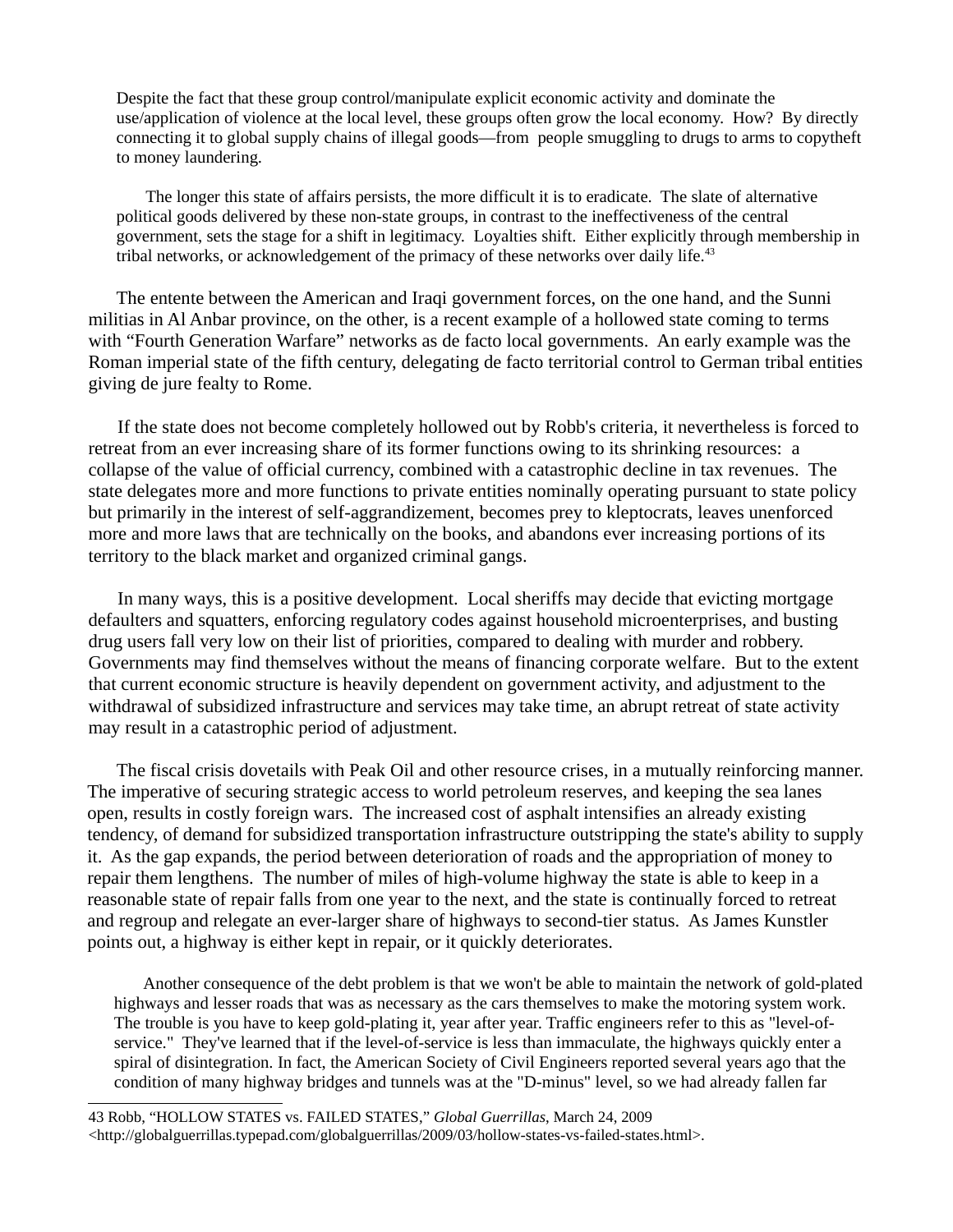behind on a highway system that had simply grown too large to fix even when we thought we were wealthy enough to keep up.<sup>[44](#page-15-0)</sup>

It doesn't take many years of neglect before deterioration and axle-breaking potholes render a highway unusable to heavy trucks, so that a growing share of the highway network will for all intents and purposes be abandoned.[45](#page-15-1)

#### **Decay of the Cultural Pseudomorph**

What Mumford called the "cultural pseudomorph," as we saw it described in the previous paper, was actually only the first stage. It has since decayed into a second, much weaker stage, unforeseen by Mumford, and shows signs of its final downfall. In the first stage, as Mumford observed, neotechnic methods (i.e., electrically powered machinery) were integrated into a mass-production framework fundamentally opposed to the the technology's real potential. But this stage reached its limit by the 1970s.

In the second stage, mass production on the Taylor-Sloan model is being replaced by flexible, networked production with general-purpose machinery, with the production process organized along lines much closer to the original neotechnic ideal.

Piore and Sabel describe the "lean" revolution of recent decades as the discovery, after a long interlude of mass production, of the proper way of organizing an industrial economy. "[T]he massproduction paradigm had unforeseen consequences: it took almost a century (from about 1870 to 1960) to discover how to organize an economy to reap the benefits of the new technology."[46](#page-15-2)

According to those authors, the shift to lean production in America from the 1980s on was in large part a response to the increasing environment of macroeconomic uncertainty that prevailed after the resumption of the crisis of overaccumulation, and the oil shocks of the '70s. Mass-production industry is extremely brittle—i.e., it "does not adjust easily to major changes in its environment." The question is not just how industry will react to resource depletion, but how it will react to wildly fluctuating prices and erratic supplies.<sup>[47](#page-15-3)</sup> As we have seen, long-term capital investment in costly technologies requires predictability; and the environment associated with Peak Oil and other input and cyclical crises is just about the opposite of what conduces to the stability of mass-production industry.

Conversely, though, the system prevailing in industrial districts like Emilia-Romagna is called "flexible manufacturing" for a reason. It is able to reallocate dedicated capital goods and shift contractual relationships, and do so quite rapidly, in response to sudden changes in the environment.

Although craft production has always tended to expand relative to mass-production industry during economic downturns, it was only in the prolonged stagnation of the 1970s and '80s that it began permanently to break out of its peripheral status.

<span id="page-15-2"></span>46 Piore and Sabel, *Second Industrial Divide*, p. 48.

<span id="page-15-0"></span><sup>44</sup> James Howard Kunstler, "Lagging Recognition," *Clusterfuck Nation*, June 8, 2009 <http://kunstler.com/blog/2009/06/lagging-recognition.html>

<span id="page-15-1"></span><sup>45</sup> James Howard Kunstler, *The Long Emergency: Surviving the Converging Catastrophes of the Twenty-First Century* (New York: Atlantic Monthly Press, 2005), pp. 264-265.

<span id="page-15-3"></span><sup>47</sup> Ibid., p. 192.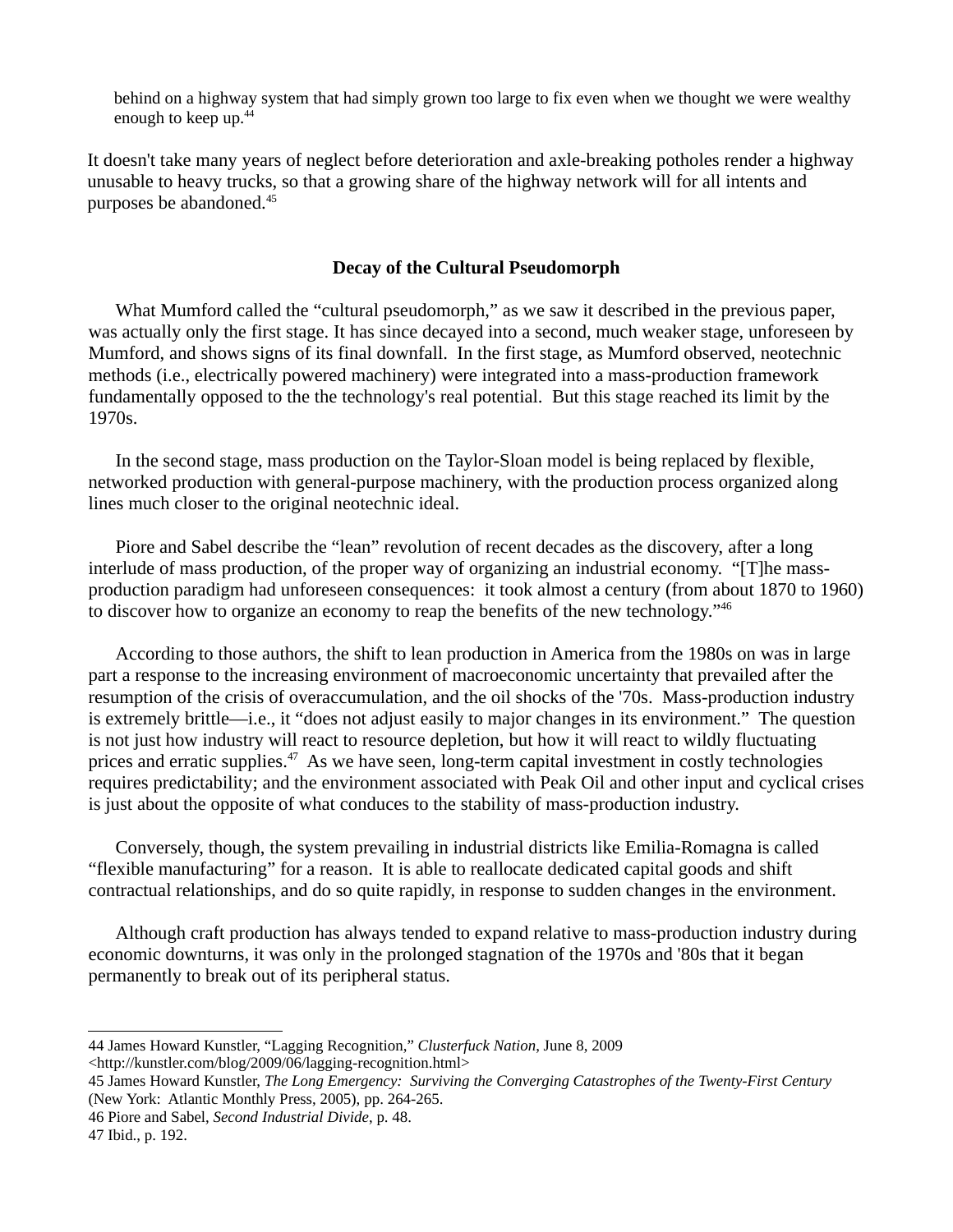From the second industrial revolution at the end of the nineteenth century to the present, economic downturns have periodically enlarged the craft periphery with respect to the mass-production core—but without altering their relationship. Slowdowns in growth cast doubt on subsequent expansion; in an uncertain environment, firms either defer mass-production investments or else switch to craft-production techniques, which allow rapid entry into whatever markets open up. The most straightforward example is the drift toward an industrial-subsistence, or -repair, economy: as markets stagnate, the interval between replacements of sold goods lengthens. This lengthened interval increases the demand for spare parts and maintenance services, which are supplied only by flexibly organized firms, using general-purpose equipment. The 1930s craftsman with a tool kit going door to door in search of odd jobs symbolizes the decreased division of labor that accompanies economic retrocession: the return to craft methods.

But what is distinctive about the current crisis is that the shift toward greater flexibility is provoking technological sophistication—rather than regression to simple techniques. As firms have faced the need to redesign products and methods to address rising costs and growing competition, they have found new ways to cut the costs of customized production.... In short, craft has challenged mass production as the paradigm.[48](#page-16-0)

In the case of small Japanese metalworking firms, American minimills and the Pratese textile industry, the same pattern prevailed. Small subcontractors of larger manufacturing firms "felt the increasing volatility of their clients' markets; in response, they adopted techniques that reduced the time and money involved in shifting from product to product, and that also increased the sophistication and quality of the output."<sup>[49](#page-16-1)</sup>

In the Third Italy in particular, large mass-production firms outsourced an increasing share of components to networks of small, flexible manufacturers. The small firms, initially, were heavily dependent on the large ones as outlets. But new techniques and machine designs made production increasingly efficient in the small firms.

In some cases... the larger equipment is miniaturized. In other cases, however, artisan-like techniques of smelting, enameling, weaving, cutting, or casting metal are designed into new machines, some of which are controlled by sophisticated microprocessors.

At the same time, small firms which previously limited themselves to supplying components to a large manufacturer's blueprints instead began marketing products of their own.<sup>[50](#page-16-2)</sup>

So a shift has taken place, with the work formerly done by vertically integrated firms being outsourced to flexible manufacturing networks, and with a smaller and smaller share of essential functions that can only be performed by the core mass-production firm.

The physical form of production, in both the Toyota Production System and in the Emilia-Romagna model of local manufacturing networks, is beginning—after a long mass-production interlude—to resemble the original neotechnic promise of integrating power machinery into craft production.

But the neotechnic, even though it has finally begun to emerge as the basis of a new, coherent production model governed by its own laws, is still distorted by the pseudomorph in a weaker form: the new form of production still takes place within a persistent corporate framework of marketing, finance and "intellectual property."

<span id="page-16-0"></span><sup>48</sup> Ibid., p. 207.

<span id="page-16-1"></span><sup>49</sup> Ibid., p. 218.

<span id="page-16-2"></span><sup>50</sup> Piore and Sabel, "Italian Small Business Development," pp. 397-398.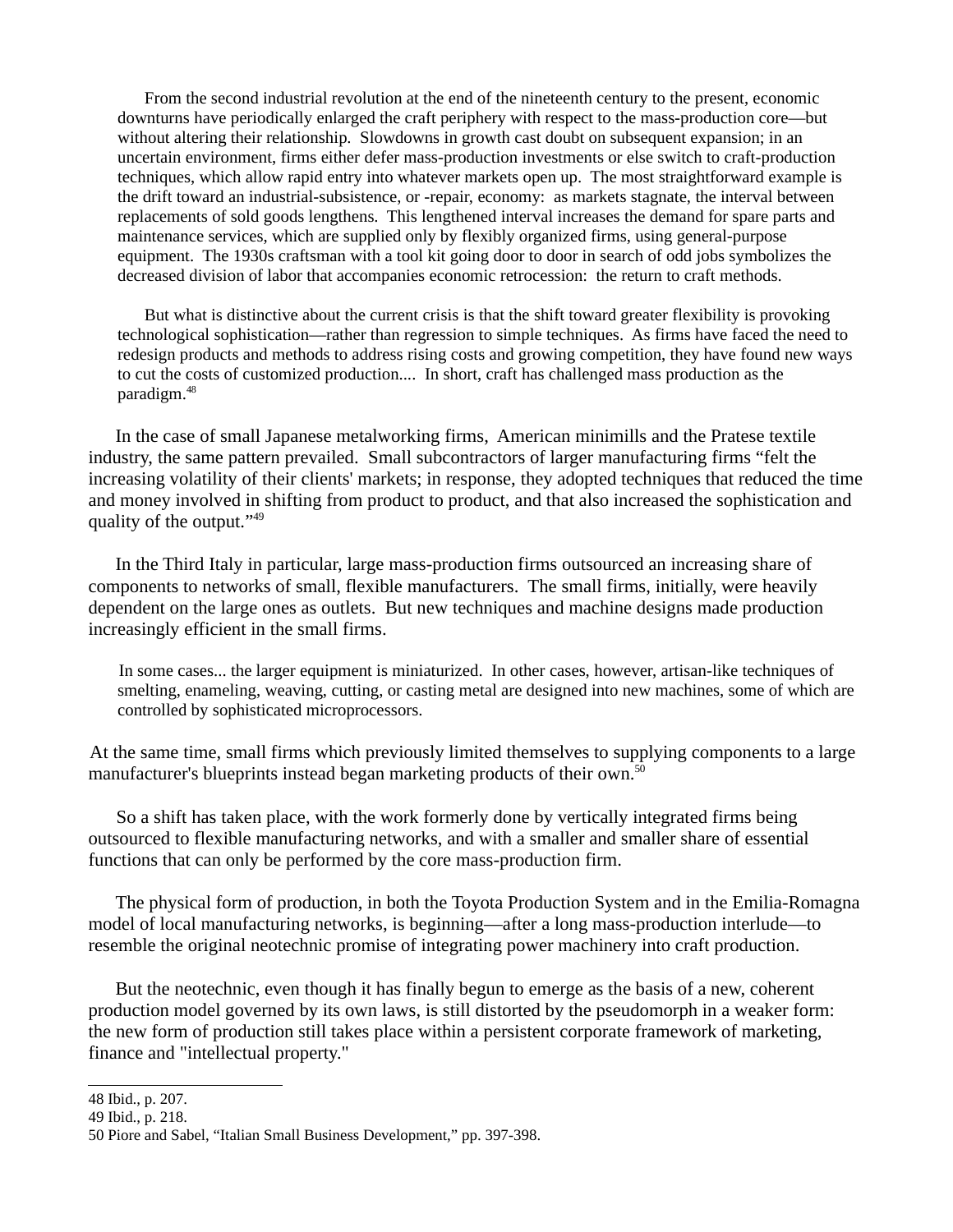Andy Robinson, a member of the P2P Research email list, brilliantly drew the parallels between the decay of the pseudomorph in the industrial and political realms:

I think part of the crisis of the 70s has to do with networks and hierarchies. The "old" system was highly hierarchical, but was suffering problems from certain kinds of structural weaknesses in relation to networks —the American defeat in Vietnam being especially important.... And ever since the 70s the system has been trying to find hybrids of network and hierarchy which will harness and capture the power of networks without leading to "chaos" or system-breakdown. We see this across a range of fields: just-in-time production, outsourcing and downsizing, use of local subsidiaries, contracting-out, Revolution in Military Affairs, full spectrum dominance, indirect rule through multinational agencies, the Nixon Doctrine, joinedup governance, the growing importance of groups such as the G8 and G20, business networks, lifelong learning, global cities, and of course the development of new technologies such as the Internet....

In the medium term, the loss of power to networks is probably irreversible, and capital and the state will either go down fighting or create more-or-less stable intermediary forms which allow them to persist for a time. We are already seeing the beginnings of the latter, but the former is more predominant. The way I see the crisis deepening is that large areas will drift outside state and capitalist control, integrated marginally or not at all (this is already happening at sites such as Afghanistan, NWFP, the Andes, Somalia, etc., and in a local way in shanty-towns and autonomous centres). I also expect the deterritorialised areas to spread, as a result of the concentration of resources in global cities, the ecological effects of extraction, the neoliberal closing of mediations which formerly integrated, and the growing stratum of people excluded either because of the small number of jobs available or the growing set of requirements for conformity. Eventually these marginal spaces will become sites of a proliferation of new forms of living, and a pole of attraction compared to the homogeneous, commandist, coercive core.<sup>[51](#page-17-0)</sup>

So long as the state successfully manages to prop up the corporate economic order, libertarian and decentralist technologies and organizational forms will be incorporated into the old centralized, hierarchical framework. As the system approaches its limits of sustainability, those elements become increasingly destabilizing forces within the present system, and prefigure the successor system. When the system finally reaches those limits, those elements will (to paraphrase Marx) break out of their state capitalist integument and become the building blocks of a fundamentally different society. We are, in short, building the foundations of the new society within the shell of the old.

The second stage of the pseudomorph is weakening, however. For example, although the Nike model of "outsourcing everything" and retaining corporate control of an archipelago of small manufacturing shops still prevails to a considerable extent among U.S.-based firms, small subcontractors elsewhere have increasingly rebelled against the hegemony of the large corporate clients. In Italy and Japan the subcontractors have federated among themselves to create flexible manufacturing networks and reduce their dependence on any one outlet for their products.<sup>[52](#page-17-1)</sup> The result is that the corporate headquarters, increasingly, is becoming a redundant node in a network—a redundant node that can be bypassed.

Indeed, the Nike model is itself extremely vulnerable to such bypassing. As David Pollard observes:

In their famous treatise explaining the Internet phenomenon, Doc Searls, Dave Weinberger et al said that what made the Internet so powerful and so resilient was that it had no control 'centre' and no hierarchy: All

<span id="page-17-0"></span><sup>51</sup> Andy Robinson, "[p2p research] Berardi essay," P2P Research email list, May 25, 2009 <http://listcultures.org/pipermail/ p2presearch\_listcultures.org/2009-May/003079.html>.

<span id="page-17-1"></span><sup>52</sup> Piore and Sabel, *Second Industrial Divide*, pp. 226-227.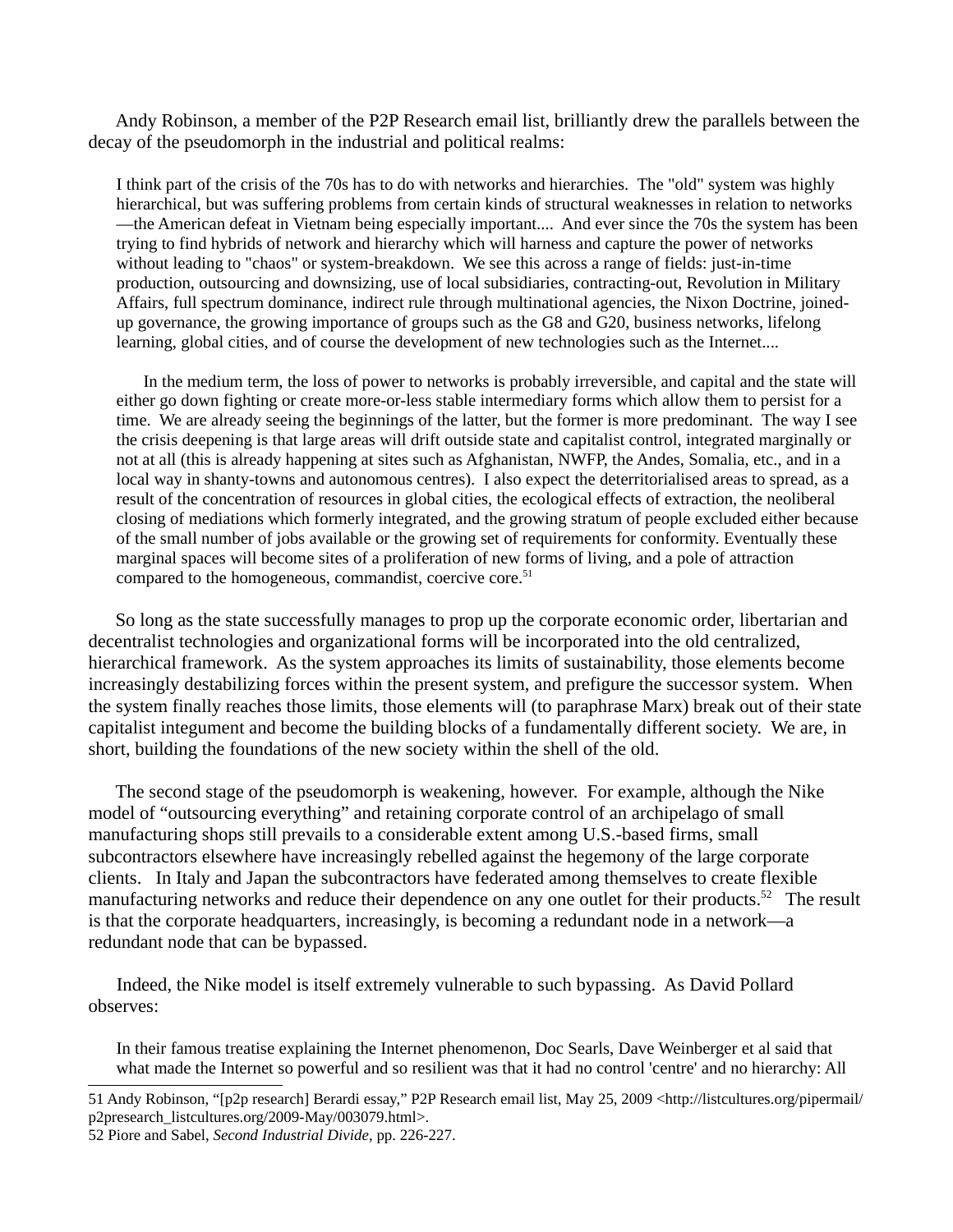the value was added, by millions of people, at the 'ends'. And if someone tried to disrupt it, these millions of users would simply work around the disruption. There is growing evidence that the same phenomenon is happening in businesses, which have long suffered from diseconomies of scale and bureaucracy that stifle innovation and responsiveness. Think of this as a kind of 'outsourcing of everything' (parodied in the cartoon above). Already companies like Levi Strauss make nothing at all—they simply add their label to stuff made by other companies, and distribute it (largely through independent companies they don't own either).<sup>[53](#page-18-0)</sup>

If the people actually producing and distributing the stuff ever decide they have the right to market an identical product, Levi Strauss's ownership of the label notwithstanding, Levi's is screwed.

As a general phenomenon, the shift from physical to human capital as the primary source of productive capacity in so many industries, along with the imploding price and widespread dispersion of ownership of capital equipment in so many industries, means that corporate employers are increasingly hollowed out and only maintain control over the physical production process through legal fictions. When so much of actual physical production is outsourced to the small sweatshop or the home shop, the corporation becomes a redundant "node" that can be bypassed; the worker can simply switch to independent production, cut out the middleman, and deal directly with suppliers and outlets.

A good example of the weakness of the second stage of the pseudomorph is the relationship of the big automakers with parts suppliers today, compared to when Galbraith wrote forty years ago. As portrayed in The New Industrial State, the relationship between large manufacturers and their suppliers was one of unilateral market control. Today, General Motors and Toyota are likely to share most of their suppliers in common. Taking into account only the technical capabilities of the suppliers, it's quite feasible for parts suppliers to produce generic replacement parts in competition with the auto giants, to produce competing modular components designed for a GM or Toyota platform, or even to network to produce entirely new car designs piggybacked on a GM or Toyota chassis and engine block. The only thing stopping them is trademark and patent law.

#### **(Failed) Attempts to Counteract the Crisis of Value with Enclosure of the Digital Commons**

As Michel Bauwens describes it, it is becoming increasingly impossible to capture value from the ownership of ideas, designs, and technique—all the "ephemera" and "intellect" that Tom Peters writes about as a component of commodity price—leading to a crisis of sustainability for capitalism. "Cognitive capitalism" is capital's attempt to adjust to the shift from physical to human capital, and to capture value from the immaterial realm. Bauwens cites McKenzie Wark's theory that a new "vectoralist" class "has arisen which controls the vectors of information, i.e. the means through which information and creative products have to pass, for them to realize their exchange value." This describes "the processes of the last 40 years, say the post-1968 period, which saw a furious competition through knowledge-based competition and for the acquisition of knowledge assets, which led to the extraordinary weakening of the scientific and technical commons. And they do this rather well."<sup>[54](#page-18-1)</sup>

Cognitive capitalism arose as a solution to the unsustainability of the older pattern of capitalist growth, based on extensive addition of physical inputs and expansion into new geographical areas. Bauwens uses the analogy of the ancient slave economy, which depended on physical expansion and

<span id="page-18-0"></span><sup>53</sup> David Pollard, "Ten Important Business Trends," *How to Save the World*, May 12, 2009 <http://blogs.salon.com/0002007/2009/05/12.html#a2377>.

<span id="page-18-1"></span><sup>54</sup> Michel Bauwens, *P2P and Human Evolution.* Draft 1.994 (Foundation for P2P Alternatives, June 15, 2005) <http://integralvisioning.org/article.php?story=p2ptheory1>.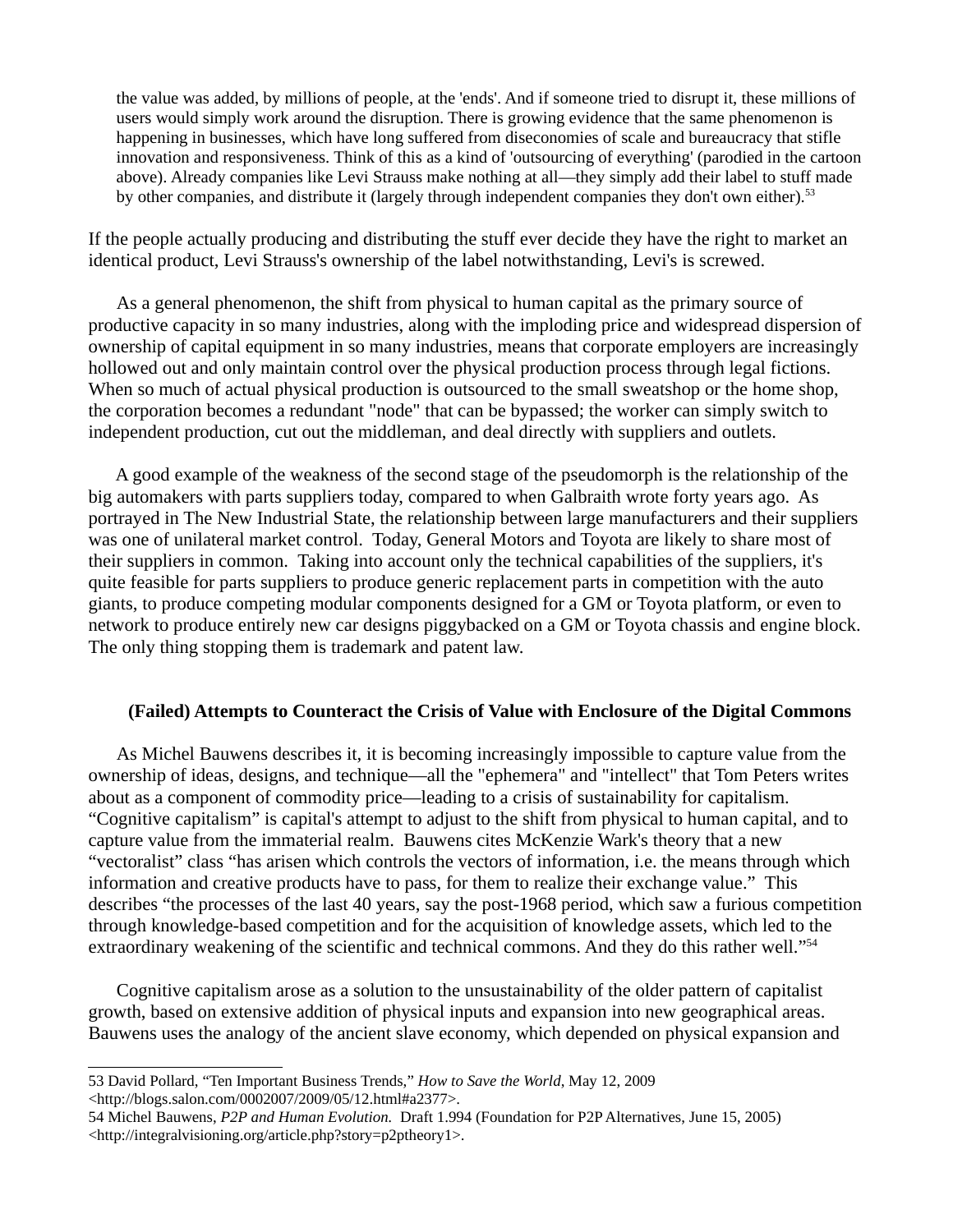the acquisition of new, external sources of slaves, to compensate for the internal stagnation and lack of productivity of the system. When the slave system reached its limits of external expansion, it turned to intensive development via the feudal manor system, transforming the slave into a peasant who had an incentive to work the land more efficiently.

The alternative to extensive development is intensive development, as happened in the transition from slavery to feudalism. But notice that to do this, the system had to change, the core logic was no longer the same. The dream of our current economy is therefore one of intensive development, to grow in the immaterial field, and this is basically what the experience economy means. The hope that it expresses is that business can simply continue to grow in the immaterial field of experience.<sup>[55](#page-19-0)</sup>

And the state, as enforcer of the total surveillance society and copyright lockdown, is central to this business model. Soderberg relates the crisis of realization under state capitalism to capital's growing dependence on the state to capture value from social production and redistribute it to private corporate owners. This takes the form both of "intellectual property" law, as well as direct subsidies from the taxpayer to the corporate economy. He compares, specifically, the way photocopiers were monitored in the old USSR to protect the power of elites in that country, to the way the means of digital reproduction are monitored in this country to protect corporate power.<sup>[56](#page-19-1)</sup> James O'Connor's theme, of the everexpanding portion of the operating expenses of capital which come from the state, is also relevant here, considering the extent to which the technical prerequisites of the digital revolution were developed with state financing.<sup>[57](#page-19-2)</sup>

Economist Paul Romer, he of the so-called "New Growth Theory," is a sort of prophet of cognitive capitalism. For Romer, whom *Reason*'s Ron Bailey fawningly (and predictably) called a "post-scarcity prophet," post-scarcity technology is all about growth in GDP and per capita income.<sup>[58](#page-19-3)</sup> Of course that's nonsense. The normal tendency for post-scarcity innovation is to *destroy* GDP. The reason is that GDP reflects the cost of production inputs. So any innovation that reduces the capital outlays and overhead, labor time, and resources consumed to produce a unit of consumption will cause a portion of GDP to implode. The Romer (and Bill Gates, and Richard Florida, and William McDonough) model of "cognitive capitalism" depends on allowing a rentier class of "intellectual property" owners to capitalize production cost savings, instead of allowing market competition to pass them on to the consumer.

The cognitive capitalist approach is, in fact, failing in the face of the increasing inability to capture value from the immaterial realm. The strategy of shifting the burden of realization onto the state is untenable. Strong encryption, coupled with the proliferation of bittorrent and episodes like the DeCSS uprising, have shown that "intellectual property" is ultimately unenforceable. J. A. Pouwelse and his coauthors estimate that the continuing exponential advance of file-sharing technology will make

<span id="page-19-0"></span><sup>55</sup> Michel Bauwens, "Can the experience economy be capitalist?" *P2P Foundation Blog*, September 27, 2007 <http://blog.p2pfoundation.net/can-the-experience-economy-be-capitalist/2007/09/27>. Joseph Tainter's thesis, that the collapse of complex societies results from the declining marginal productivity of increases in complexity or expansion, is relevant here; *The Collapse of Complex Societies* (Cambridge, New York, New Rochelle, Melbourne, Sydney: Cambridge University Press, 1988). In particular, he echoes Bauwens' thesis that classical civilization failed as a result of the inability to continue extensive addition of inputs through territorial expansion. As we will see shortly below, it is the inability to capture sufficient marginal returns on new increments of capital investment and innovation, in an era of "Free," that is destroying the existing economic system.

<span id="page-19-1"></span><sup>56</sup> Johan Soderberg, *Hacking Capitalism: The Free and Open Source Software Movement* (New York and London: Routledge, 2008), pp. 144-145.

<span id="page-19-2"></span><sup>57</sup> O'Connor, *Fiscal Crisis of the State*.

<span id="page-19-3"></span><sup>58</sup> Ronald Bailey, "Post-Scarcity Prophet: Economist Paul Romer on growth, technological change, and an unlimited human future," *Reason*, December 2001 <http://www.reason.com/news/show/28243.html>.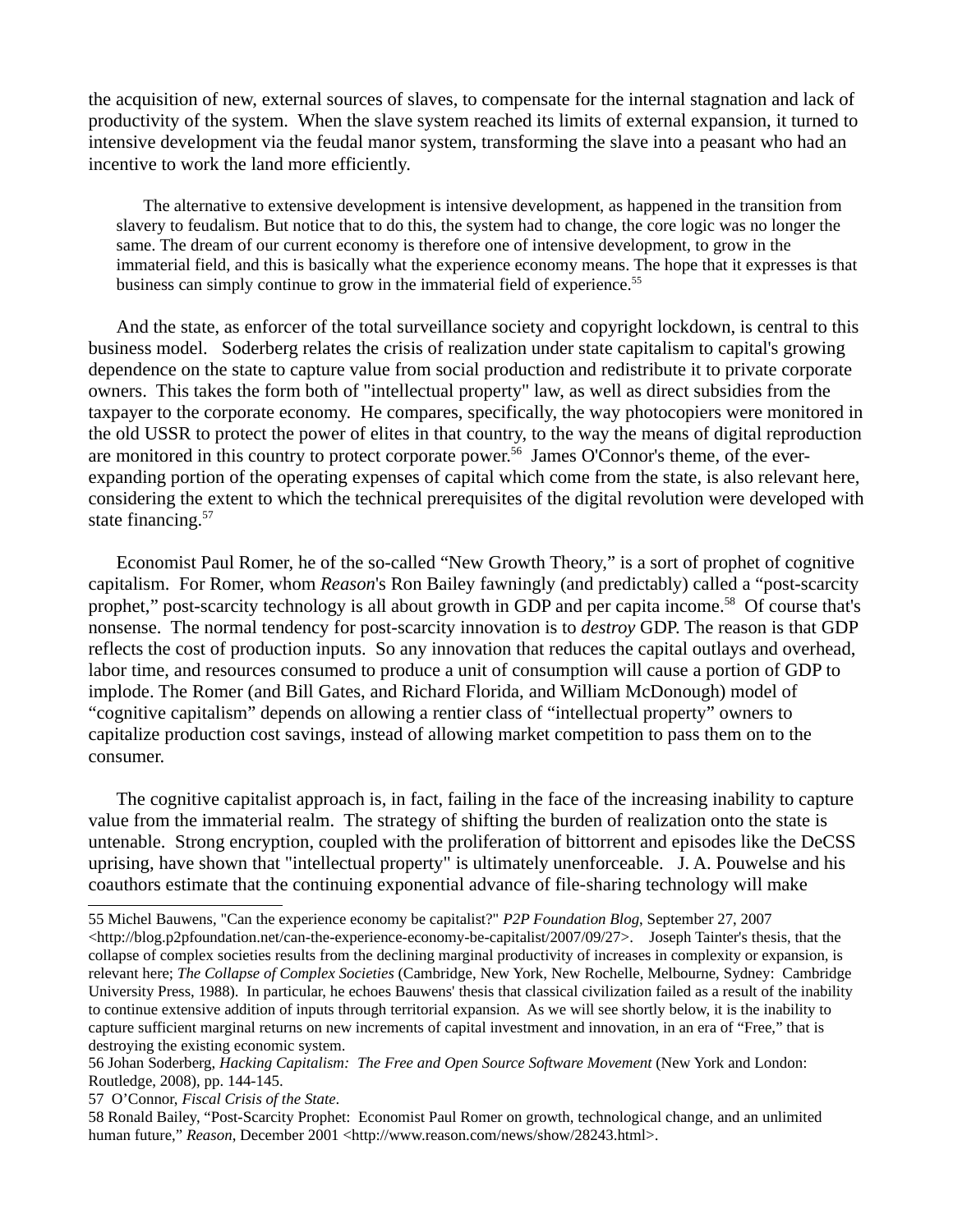# copyright "impossible to enforce by 2010."[59](#page-20-0) In particular, they mention

anonymous downloading, uploading, and injection of content using a darknet. A darknet inhibits both Internet censorship and enforcement of copyright law. The freenetproject.org has in 2000 already produced a darknet, but it was slow, difficult to use, and offered little content. Darknets struggle with the second cardinal feature of P2P platforms. Full anonymity costs both extra bandwidth and is difficult to combine with enforcement of resource contributions. By 2010 darknets should be able to offer the same performance as traditional P2P software by exploiting social networking. No effective legal or technological method currently exits to stop darknets, with the exception of banning general-purpose computing. Technologies such as secure computing and DRM are convincingly argued to be unable to stop darknets. $60$ 

The proliferation of peer production and the open-source model, and the growing unenforceability of the "intellectual property" rules on which the capture of value depends, is creating "a vast new information commons..., which is increasingly out of the control of cognitive capitalism."<sup>[61](#page-20-2)</sup> Capital, as a result, is incapable of realizing returns on ownership in the cognitive realm. As Bauwens explains it:

1) The creation of non-monetary value is exponential

2) The monetization of such value is linear

In other words, we have a growing discrepancy between the direct creation of use value through social relationships and collective intelligence..., but only a fraction of that value can actually be captured by business and money. Innovation is becoming... an emergent property of the networks rather than an internal R & D affair within corporations; capital is becoming an a posteriori intervention in the realization of innovation, rather than a condition for its occurrence....

What this announces is a crisis of value..., but also essentially a crisis of accumulation of capital. Furthermore, we lack a mechanism for the existing institutional world to re-fund what it receives from the social world. So on top of all of that, we have a crisis of social reproduction....

Thus, while markets and private ownership of physical capital will persist, "the core logic of the emerging experience economy, operating as it does in the world of non-rival exchange, is unlikely to have capitalism as its core logic."<sup>[62](#page-20-3)</sup>

This is reflected especially in the tendency, during periods of economic stagnation, for reduced hours of wage labor to be offset by increased self-employment or production of use-value in the informal economy.

This happened in the stagnation of the 1970s and 1980s, as described by James O'Connor: "the accumulation of stocks of means and objects of reproduction within the household and community took the edge off the need for alienated labor."

Labor-power was hoarded through absenteeism, sick leaves, early retirement, the struggle to reduce days worked per year, among other ways. Conserved labor-power was then expended in subsistence production.... The living economy based on non- and anti-capitalist concepts of time and space went

- <span id="page-20-1"></span>60 Ibid., p. 15.
- <span id="page-20-2"></span>61 Bauwens, *P2P and Human Evolution*.

<span id="page-20-0"></span><sup>59</sup> J.A. Pouwelse, P. Garbacki, D.H.J. Epema, and H.J. Sips, "Pirates and Samaritans: a Decade of Measurements on Peer Production and their Implications for Net Neutrality and Copyright" (The Netherlands: Delft University of Technology, 2008) <http://www.tribler.org/trac/wiki/PiratesSamaritans>., p. 20.

<span id="page-20-3"></span><sup>62</sup> Bauwens, "Can the experience economy be capitalist?"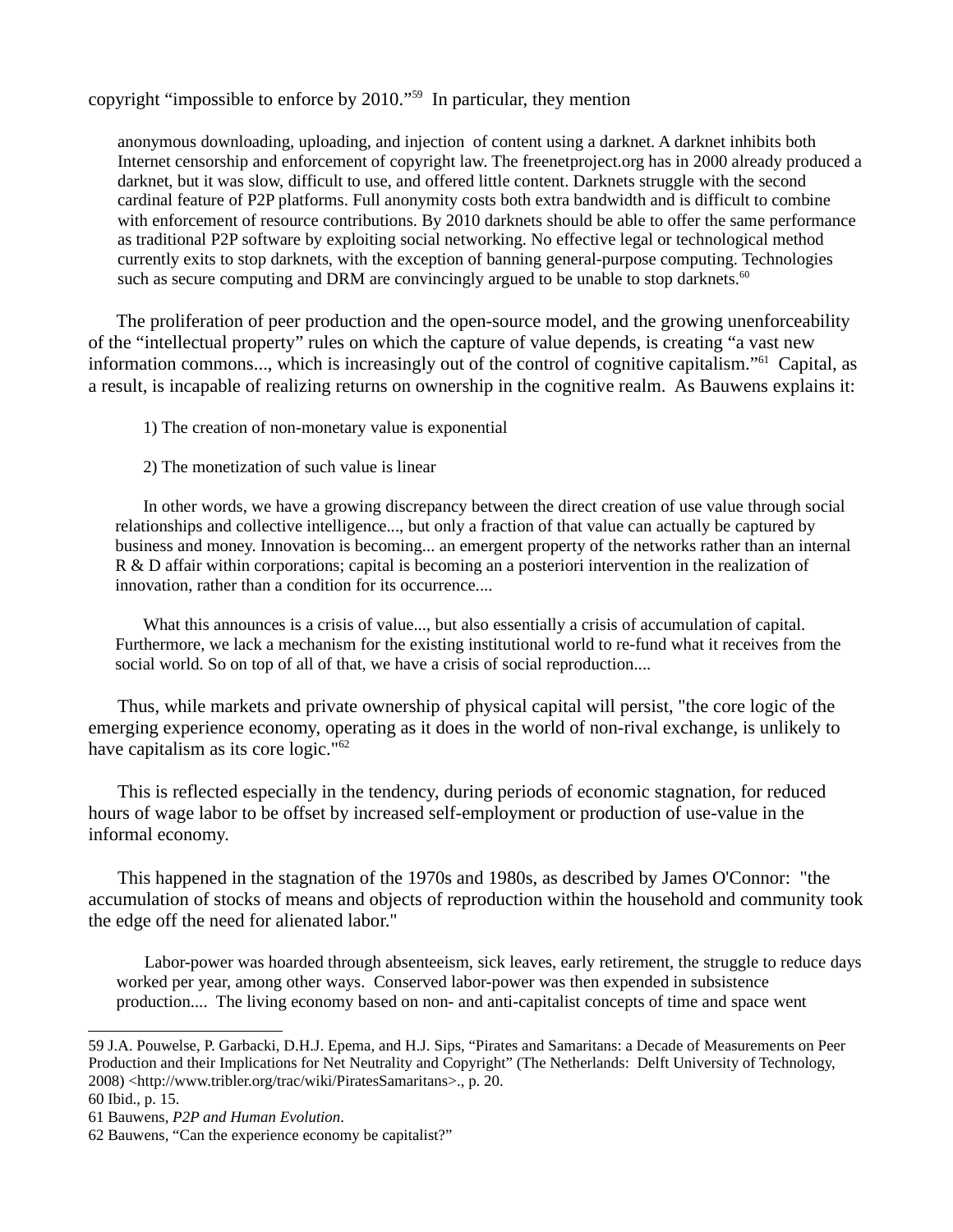underground: in the reconstituted household; the commune; cooperatives; the single-issue organization; the self-help clinic; the solidarity group. Hurrying along the development of the alternative and underground economies was the growth of underemployment... and mass unemployment associated with the crisis of the 1980s. "Regular" employment and union-scale work contracted, which became an incentive to develop alternative, localized modes of production....

...New social relationships of production and alternative employment, including the informal and underground economies, threatened not only labor discipline, but also capitalist markets.... Alternative technologies threatened capital's monopoly on technological development... Hoarding of labor-power threatened capital's domination of production. Withdrawal of labor-power undermined basic social disciplinary mechanisms....<sup>[63](#page-21-0)</sup>

It was reflected in the shift of innovation to the social sphere, in the rise of Web 2.0 following the collapse of the Dot.Com Bubble. Michel Bauwens described the way most innovation has shifted to the social realm and become independent of capital.

To understand the logic of this promise, we can look to a less severe, but nevertheless serious crisis: that of the internet bubble collapse in 2000-1. As an internet entrepreneur, I personally experienced both the manic phase, and the downturn, and the experience was life changing because of the important discovery I and others made at that time. All the pundits where predicting, then as now, that without capital, innovation would stop, and that the era of high internet growth was over for a foreseeable time. In actual fact, the reality was the very opposite, and something apparently very strange happened. In fact, almost everything we know, the Web 2.0, the emergence of social and participatory media, was born in the crucible of that downturn. In other words, innovation did not slow down, but actually increased during the downturn in investment. This showed the following new tendency at work: capitalism is increasingly being divorced from entrepreneurship, and entrepreneurship becomes a networked activity taking place through open platforms of collaboration.

The reason is that internet technology fundamentally changes the relationship between innovation and capital. Before the internet, in the Schumpeterian world, innovators need capital for their research, that research is then protected through copyright and patents, and further funds create the necessary factories. In the post-schumpeterian world, creative souls congregate through the internet, create new software, or any kind of knowledge, create collaboration platforms on the cheap, and paradoxically, only need capital when they are successful, and the servers risk crashing from overload. As an example, think about Bittorrent, the most important software for exchanging multimedia content over the internet, which was created by a single programmer, surviving through a creative use of some credit cards, with zero funding. But the internet is not just for creative individual souls, but enables large communities to cooperate over platforms. Very importantly, it is not limited to knowledge and software, but to everything that knowledge and software enables, which includes manufacturing. Anything that needs to be physically produced, needs to be 'virtually designed' in the first place.

This phenomena [sic] is called social innovation or social production, and is increasingly responsible for most innovation....

But what does this all mean for the Asian economic crisis and the plight of the young people that we touched upon at the beginning? The good news is this: first, the strong distinction between working productively for a wage, and idly waiting for one, is melting. All the technical and intellectual tools are available to allow young people, and older people for that matter, to continue being engage [sic] in value production, and hence also to continue to build their experience (knowledge capital), their social life (relationship capital) and reputation. All three of which will be crucial in keeping them not just employable, but will actually substantially increase their potential and capabilities. The role of business must be clear: it

<span id="page-21-0"></span><sup>63</sup> James O'Connor, *Accumulation Crisis* (New York: Basil Blackwell, 1984), pp. 184-186.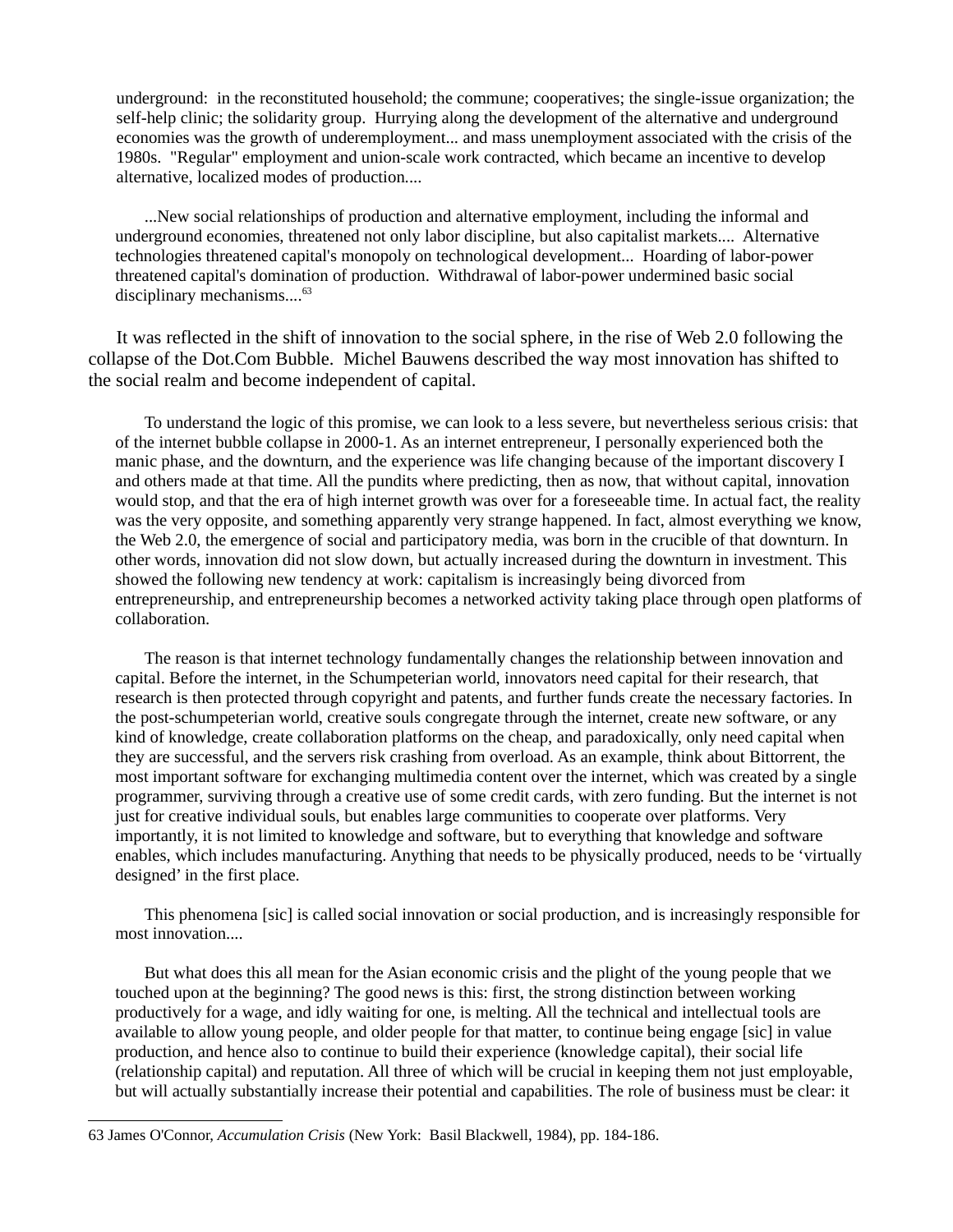can, on top of the knowledge, software or design commons created by social production, create added value services that are needed and demanded by the market of users of such products (which includes other businesses), and can in turn sustain the commons from which it benefits, making the ecology sustainable. While the full community of developers create value for businesses to build upon, the businesses in term help sustain the infrastructure of cooperation which makes continued development possible.<sup>[64](#page-22-0)</sup>

A good example is the way in which digital culture, according to Douglas Rushkoff, destroyed California's economy:

The fact is, most Internet businesses don't require venture capital. The beauty of these technologies is that they decentralize value creation. Anyone with a PC and bandwidth can program the next Twitter or Facebook plug-in, the next iPhone app, or even the next social network. While a few thousand dollars might be nice, the hundreds of millions that venture capitalists want to—need to—invest, simply aren't required....

The banking crisis began with the dot.com industry, because here was a business sector that did not require massive investments of capital in order to grow. (I spent an entire night on the phone with one young entrepreneur who secured \$20 million of capital from a venture firm, trying to figure out how to possibly spend it. We could only come up with \$2 million of possible expenditures.) What's a bank to do when its money is no longer needed?...

So they fail, the tax base decreases, companies based more on their debt structures than their production fail along with them, and we get an economic crisis. Yes, the Internet did all this.

But that's also why the current crisis should be seen as a cause for celebration as well: the Internet actually did what it was supposed to by decentralizing our ability to create and exchange value.

This was the real dream, after all. Not simply to pass messages back and forth, but to dis-intermediate our exchanges. To cut out the middleman, and let people engage and transact directly.

This is, quite simply, cheaper to do. There's less money in it. Not necessarily less money for us, the people doing the exchanging, but less money for the institutions that have traditionally extracted value from our activity. If I can create an application or even a Web site like this one without borrowing a ton of cash from the bank, then I am also undermining America's biggest industry—finance.

While we rightly mourn the collapse of a state's economy, as well as the many that are to follow, we must—at the very least—acknowledge the real culprit. For digital technology not only killed the speculative economy, but stands ready to build us a real one.<sup>[65](#page-22-1)</sup>

The actual physical capital outlays required for digital creation are simply unable to absorb anything like the amounts of surplus capital in search of a profitable investment outlet—unless artificial property rights and artificial scarcity can be used to exclude independent production by all but the corporate owners of "intellectual property," and mandate outlays totally unrelated to the actual physical capital requirements for production. Since such artificial property rights are, in fact, becoming increasingly unenforceable, investment capital is unable either to combat its own growing superfluity in the face of low-overhead production, or to capture value through artificial scarcity by suppressing lowoverhead competition.

More recently, the shift of value-creation outside the cash nexus provoked an interesting

<span id="page-22-0"></span>64 Michel Bauwens, "Asia needs a Social Innovation Stimulus plan," *P2P Foundation Blog*, March 23, 2009 <http://blog.p2pfoundation.net/asia-needs-a-social-innovation-stimulus-plan/2009/03/23>.

<span id="page-22-1"></span><sup>65</sup> Douglas Rushkoff, "How the Tech Boom Terminated California's Economy," *Fast Company*, July 10, 2009 <http://www.fastcompany.com/article/how-tech-boom-terminated-californias-economy?page=0%2C1>.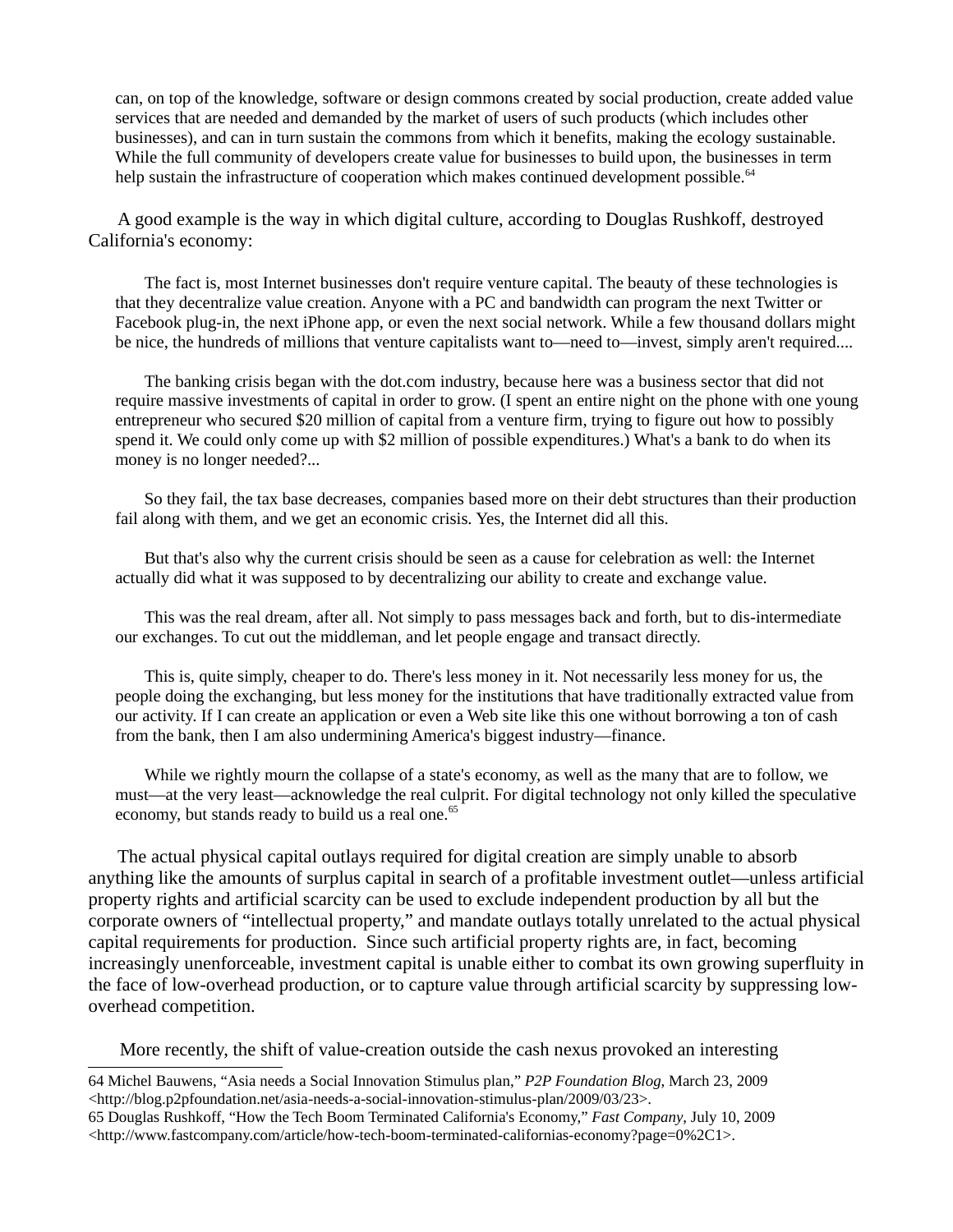blogospheric discussion between Tyler Cowen and John Quiggin. Cowen raised the possibility that much of the productivity growth in recent years has taken place "outside of the usual cash and revenuegenerating nexus."[66](#page-23-0) Quiggin, in an article appropriately titled "The end of the cash nexus," took the idea and ran with it:

There has been a huge shift in the location of innovation, with much of it either deriving from, or dependent on, public goods produced outside the market and government sectors, which may be referred to as social production....

If improvements in welfare are increasingly independent of the market, it would make sense to shift resources out of market production, for example by reducing working hours. The financial crisis seems certain to produce at least a temporary drop in average hours, but the experience of the Depression and the Japanese slowdown of the 1990s suggest that the effect may be permanent.... $^{67}$  $^{67}$  $^{67}$ 

If, as we saw in earlier chapters, economic downturns tend to accelerate the expansion of the custom industrial periphery at the expense of the mass-production core, downturns also accelerate the shift from wage labor to self-employment or informal production outside the cash nexus. The main cause for the apparently stable level of unemployment, despite a decrease in the number of employed, is that so many "discouraged workers" have disappeared from the unemployment rolls altogether. At the same time, numbers for self-employment are continuing to rise.

We [Canadians] lost another 45,000 jobs in July, but the picture is much worse on closer examination. There were 79,000 fewer workers in paid jobs compared to June, while self-employment rose by 35,000. This was on top of another big jump in self-employment of 37,000 last month.

Put it all together and the picture is of large losses in paid jobs, with the impact on the headline unemployment rate cushioned by workers giving up the search for jobs or turning to self-employment.<sup>[68](#page-23-2)</sup>

Rushkoff's reference above to the collapsing tax base is especially interesting. As we have already seen, in an economy of subsidized inputs, the demand for such inputs grows exponentially, faster than the state can meet them. The state capitalist system will soon reach a point at which, thanks to the collapse of the portion of value comprised of rents on artificial property, the base of taxable value is imploding at the very time big business most needs subsidies to stay afloat. In the words of Charles Hughes Smith,

what if the "end of paying work" will bring down the entire credit/consumption-dependent economy and the Federal government which depends on tax revenues from all that financial churn?...

What if the Web, which is busily (creatively) destroying print media, the music industry, the movie business, Microsoft and many other rentier-type enterprises, ends up destroying income and profit-based tax revenues? How can the government support a status quo which requires \$2 trillion in new borrowing every year just to keep from collapsing? What if that debt load is unsustainable?<sup>[69](#page-23-3)</sup>

- <span id="page-23-2"></span>68 Andrew Jackson, "Recession Far From Over," *The Progressive Economics Forum*, August 7, 2009
- <http://www.progressive-economics.ca/2009/08/07/recession-far-from-over/>.

<span id="page-23-0"></span><sup>66</sup> Tyler Cowen, "Was recent productivity growth an illusion?" *Marginal Revolution*, March 3, 2009

<sup>&</sup>lt;http://www.marginalrevolution.com/marginalrevolution/2009/03/was-recent-productivity-growth-an-illusion.html>.

<span id="page-23-1"></span><sup>67</sup> John Quiggin, "The End of the Cash Nexus," *Crooked Timber*, March 5, 2009 <http://crookedtimber.org/2009/03/05/theend-of-the-cash-nexus>.

<span id="page-23-3"></span><sup>69</sup> Charles Hugh Smith, "What if the (Debt Based) Economy Never Comes Back?" *Of Two Minds*, July 2, 2009 <http://www.oftwominds.com/blogjuly09/what-if07-09.html>.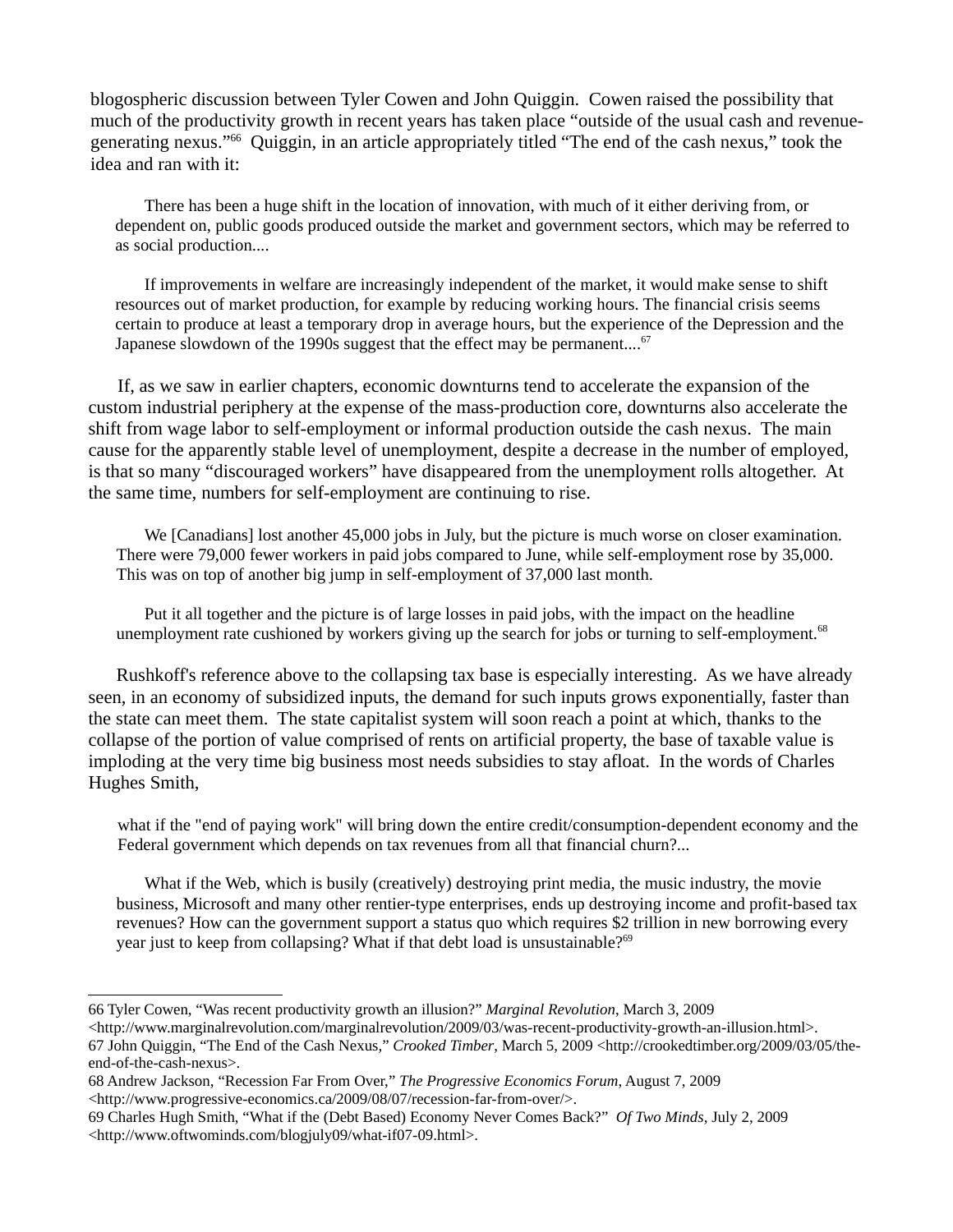So the fiscal crisis of the state is accelerated not only by Peak Oil, but by the collapse of proprietary information as a source of value.

This crisis of realization for investment capital and collapse of the tax base, in the face of an explosion of low-overhead desktop manufacturing, is the backdrop for Cory Doctorow's forthcoming *Makers*. [70](#page-24-0)

The growing importance of human capital relative to physical capital, another effect of the implosion of material outlays and overhead for production, is also creating governability problems for the standard absentee-owned, hierarchical corporate enterprise. At the same time, there is a growing inability to enforce corporate boundaries on human capital because of the unenforceability of "intellectual property." Fifty years ago, enormous outlays on physical capital were the main structural basis for the corporation as a locus of control over physical assets. Today, for a growing number of industries, the physical capital requirements for entering the market have imploded. Goodwill and human capital are the primary sources of corporate equity, as we saw in the second C4SS paper, and "intellectual property" is the main structural support to corporate boundaries.

In this environment, the only thing standing between the old information and media dinosaurs and their total collapse is their so-called "intellectual property" rights—at least to the extent they're still enforceable. Ownership of "intellectual property" becomes the new basis for the power of institutional hierarchies, and the primary structural bulwark for corporate boundaries. Without them, in any industry where the basic production equipment is affordable to all, and bottom-up networking renders management obsolete, it is likely that self-managed, cooperative production will replace the old managerial hierarchies. The network revolution, if its full potential is realized,

will lead to substantial redistribution of power and money from the twentieth century industrial producers of information, culture, and communications—like Hollywood, the recording industry, and perhaps the broadcasters and some of the telecommunications giants—to a combination of widely diffuse populations around the globe, and the market actors that will build the tools that make this population better able to produce its own information environment rather than buying it ready-made."<sup>[71](#page-24-1)</sup>

# **II. Relocalized Manufacturing**

With the decay of Mumford's "cultural pseudomorph," we see the resurrection of alternatives to mass production as a response to the systemic crises discussed above. Today, in both Toyota's "single minute exchange of dies" and in the flexible production in the shops of thee Third Italy, factory production takes on many of the characteristics of custom production. With standardized, modular components and the ability to switch quickly between various combinations of features, production approaches a state of affairs in which every individual item coming out of the factory is unique. A small factory or workshop, frequently switching between products, can still obtain most of mass production's economies of uniformity through the simple expedient of modular design. Lean

<span id="page-24-0"></span><sup>70</sup> The first part of an earlier manuscript of the book was serialized as Themepunks at Salon

<sup>&</sup>lt;http://dir.salon.com/story/tech/feature/2005/09/12/themepunks\_1/index.html>; the final print version will be released by Tor Books in October, and is currently being serialized online by Tor <http://www.tor.com/index.php? option=com\_content&view=blog&id=35734>.

<span id="page-24-1"></span><sup>71</sup> James C. Bennett, "The End of Capitalism and the Triumph of the Market Economy," from *Network Commonwealth: The Future of Nations in the Internet Era* (1998, 1999) <http://www.pattern.com/bennettj-endcap.html>.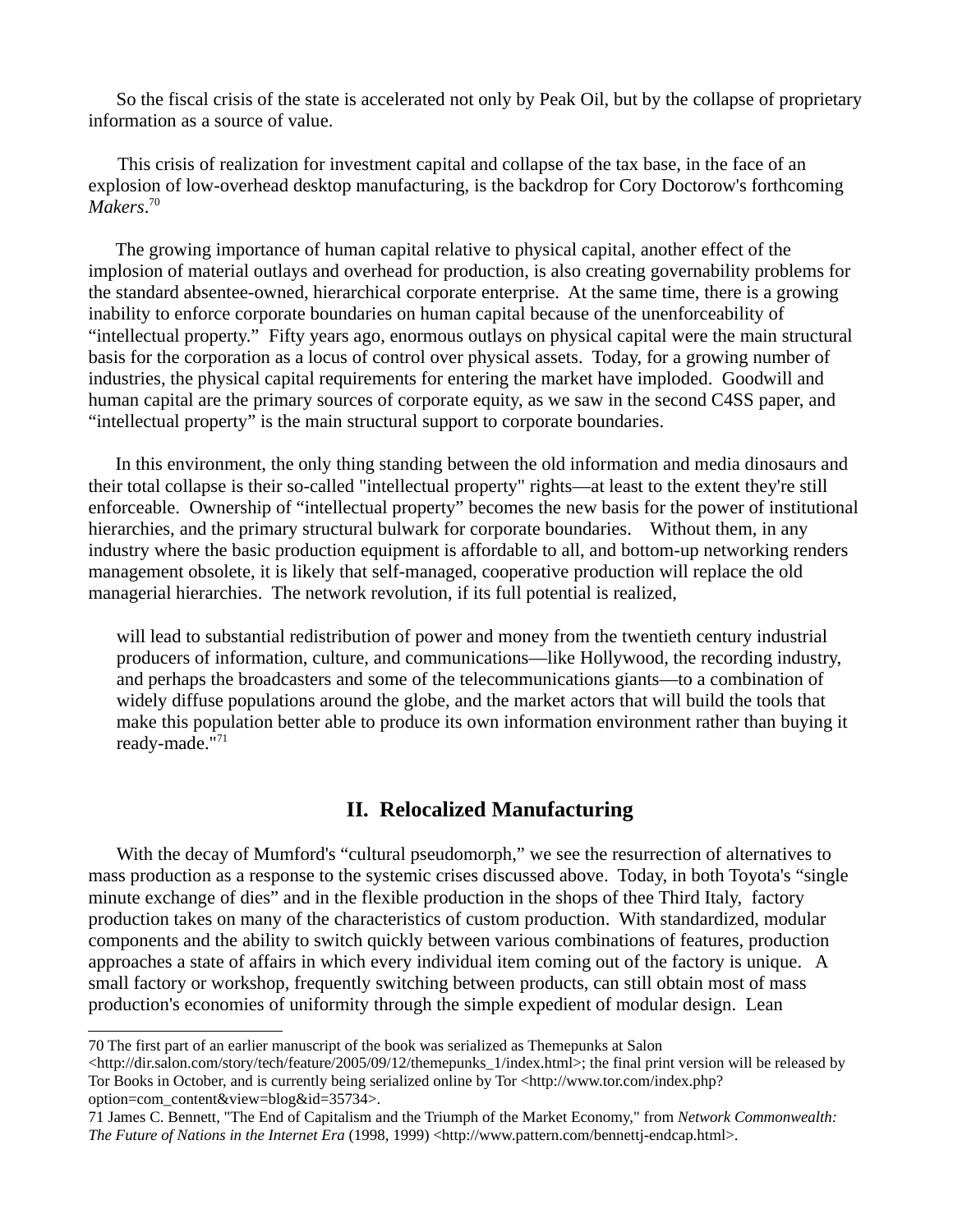production is a synthesis of the good points of mass production and custom or craft production.

Lean production, broadly speaking, has taken two forms: the Toyota Production System and Emilia-Romagna.

Robert Begg et al characterize them, respectively, as two ways of globally organizing flexible specialization: producer-driven commodity chains and consumer-driven commodity chains. The former model, exemplified to some extent by most global manufacturing corporations as well as by the TPS itself, outsources production to small, networked supplier firms. Such firms usually bear the brunt of economic downturns, and have (because they must compete for corporate patronage) have little bargaining power against the corporate purchasers of their output. The latter entails cooperative networks of small firms for which a large corporate patron most likely doesn't even exist, and production is driven by demand.<sup>[72](#page-25-0)</sup> (Of course the large manufacturing corporations, in the former model, are far more vulnerable to bypassing by networked suppliers than the authors' description would suggest.)

The interesting thing about the Toyota Production System is that it's closer to craft production than to Ford's model of mass production. In many ways, it's Craft Production 2.0.

Craft production, as described by James Womack et al in *The Machine That Changed the World,* was characterized by

•A workforce that was highly skilled in design, machine operation, and fitting....

•Organizations that were extremely decentralized, although concentrated within a single city. Most parts and much of the vehicle's design came from small machine shops. The system was coordinated by an owner/entrepreneur in direct contact with everyone involved—customers, employers, and suppliers.

•The use of general-purpose machine tools to perform drilling, grinding, and other operations on metal and wood.

• A very low production volume....<sup>[73](#page-25-1)</sup>

The last characteristic, low volume (Panhard et Levassor's custom automobile operation produced a thousand or fewer vehicles a year), resulted from the inability to standardize parts, which in turn resulted from the inability of machine tools to cut hardened steel. Before this capability was achieved, it would have been a waste of time to try producing to gauge; steel parts had to be cut and then hardened, which distorted them so that they had to be custom-fitted. The overwhelming majority of production time was taken up by filing and fitting each individual part to the other parts on (say) a car.

Most of the economies of speed achieved by Ford resulted, not from the assembly line (although as a secondary matter it may be useful for maintaining production flow), but from precision and interchangeability. Ford was the first to take advantage of advances in machine tools which enabled them to work on prehardened metal. As a result, he was able to produce parts to a standardized

<span id="page-25-1"></span><span id="page-25-0"></span><sup>72</sup> Robert Begg, Poli Roukova, John Pickles, and Adrian Smith, "Industrial Districts and Commodity Chains: The Garage Firms of Emilia-Romagna (Italy) and Haskovo (Bulgaria)," *Problems of Geography* (Sofia, Bulgarian Academy of Sciences), 1-2 (2005), p. 162. The original distinction was borrowed from G. Gereffi, "International Trade and Industrial Upgrading in the Apparel Commodity Chain," *Journal of International Economics* 48:1 (1999), pp. 37-70. 73 James P. Womack, Daniel T. Jones, and Daniel Roos, *The Machine That Changed the World* (New York, Toronto, London, Sydney: The Free Press, 1990 and 2007), p. 22.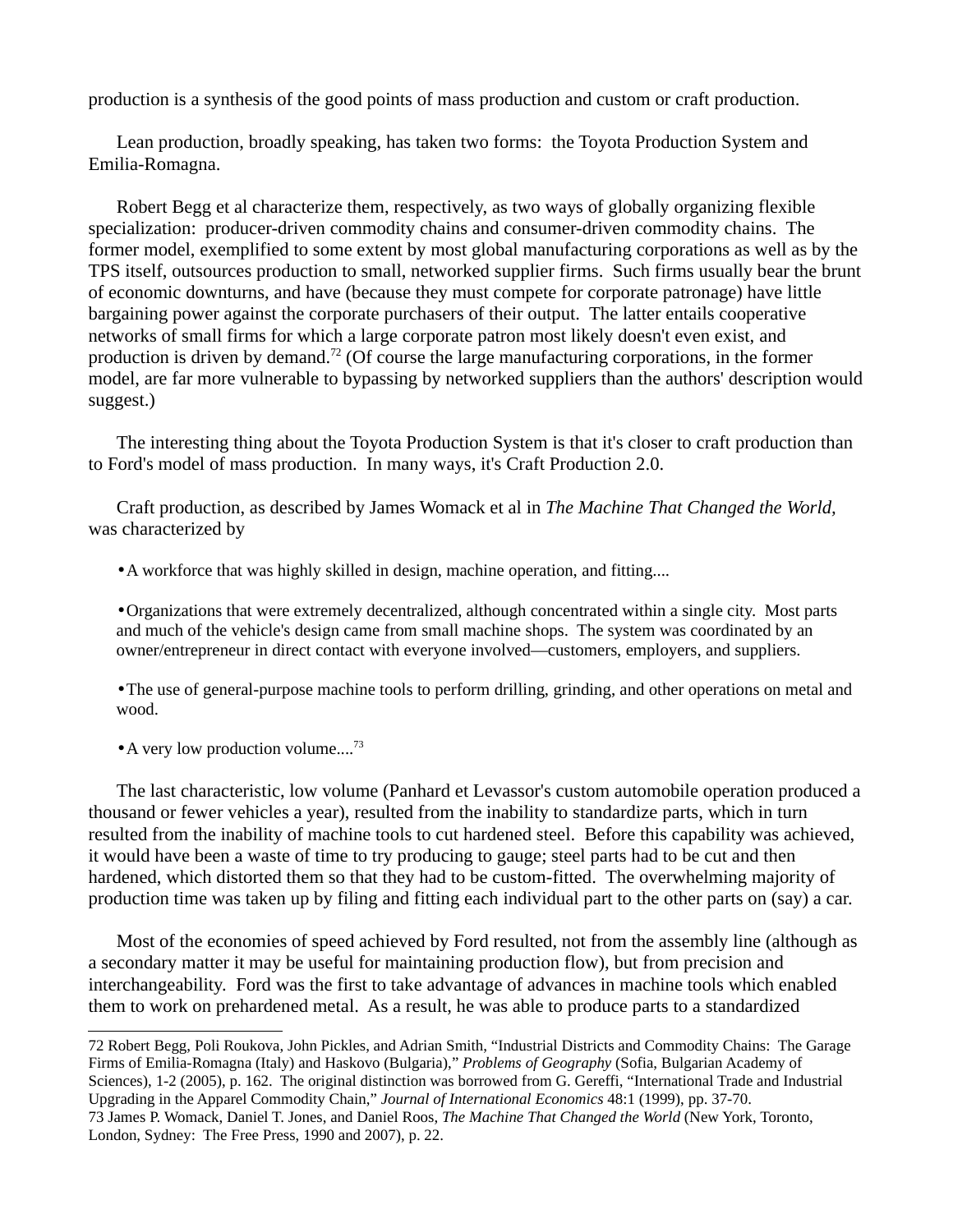gauging system that remained constant throughout the manufacturing process.<sup>[74](#page-26-0)</sup> In so doing, he eliminated the old job of fitter, which was the primary source of cost and delay in custom production.

But this most important innovation of Ford's—interchangeable parts produced to gauge—could have been introduced just as well into craft production, radically increasing the output and reducing the cost of craft industry. Ford managed to reduce task cycle time for assemblers from 514 minutes to 2.3 minutes by August 1913, before he ever introduced the moving assembly line. The assembly line itself reduced cycle time only from 2.3 to 1.19 minutes.<sup>[75](#page-26-1)</sup>

With this innovation, a craft producer might still have used general-purpose machinery and switched frequently between products, while using precision machining techniques to produce identical parts for a set of standardized modular designs. By removing the main cost of fitting from craft production ("all filing and adjusting of parts had... been eliminated), and reducing setup time (see below), craft producers would have achieved many of the efficiencies of mass production with none of the centralization costs we saw in the previous paper.

In a brilliant illustration of history's tendency to recur as farce, by the way, GM's batch-and-queue production resurrected the old job of fitter, supposedly eliminated forever by production to gauge, to deal with the enormous output of defective parts. At GM's Framingham plant, besides the weeks' worth of inventory piled among the work stations, Waddell and his co-authors found workers "struggling to attach poorly fitting parts to the Oldsmobile Ciera models they were building."<sup>[76](#page-26-2)</sup>

The other cost of craft production was setup time: the cost and time entailed in skilled machinists readjusting machine tools for different products. Ford reduced setup time through the use of product-specific machinery, foolproofed with simple jigs and gauges to ensure they worked to standard.<sup>[77](#page-26-3)</sup> The problem was that this required batch production, the source of all the inefficiencies we saw in Chapter Two.

This second cost was overcome in the Toyota Production System by Taichi Ohno's "single-minute exchange of dies" (SMED), which reduced the changeover time between products by several orders of magnitude. By the time of World War II, in American-style mass production, manufacturers were dedicating a set of presses to specific parts for months or even years at a time in order to minimize the unit costs from a day or more of downtime to change dies.<sup>[78](#page-26-4)</sup> Ohno, beginning in the late 1940s to experiment with used American machinery, by the late 1950s managed to reduce die-change time to three minutes. In so doing, he discovered that (thanks to the elimination of in-process inventories, and thanks to the fact that defects showed up immediately at the source) "it actually cost less per part to make small batches of stampings than to run off enormous lots."<sup>[79](#page-26-5)</sup> In effect, he turned mass-production machinery into general-purpose machinery.

In industrial districts like Emilia-Romagna, the problem of setup and changeover time was overcome by the development of flexible general purpose machine tools, particularly the small numerically controlled machine tools which the microprocessor revolution permitted in the 1970s. Ford's innovations in precision cutting of pre-hardened metal to gauge, and the elimination of setup

- <span id="page-26-2"></span>76 Ibid., p. 78.
- <span id="page-26-3"></span>77 Ibid., p. 33.
- <span id="page-26-4"></span>78 Ibid., p. 51.
- <span id="page-26-5"></span>79 Ibid., p. 52.

<span id="page-26-0"></span><sup>74</sup> Ibid., pp. 24-25.

<span id="page-26-1"></span><sup>75</sup> Ibid., pp. 25-26.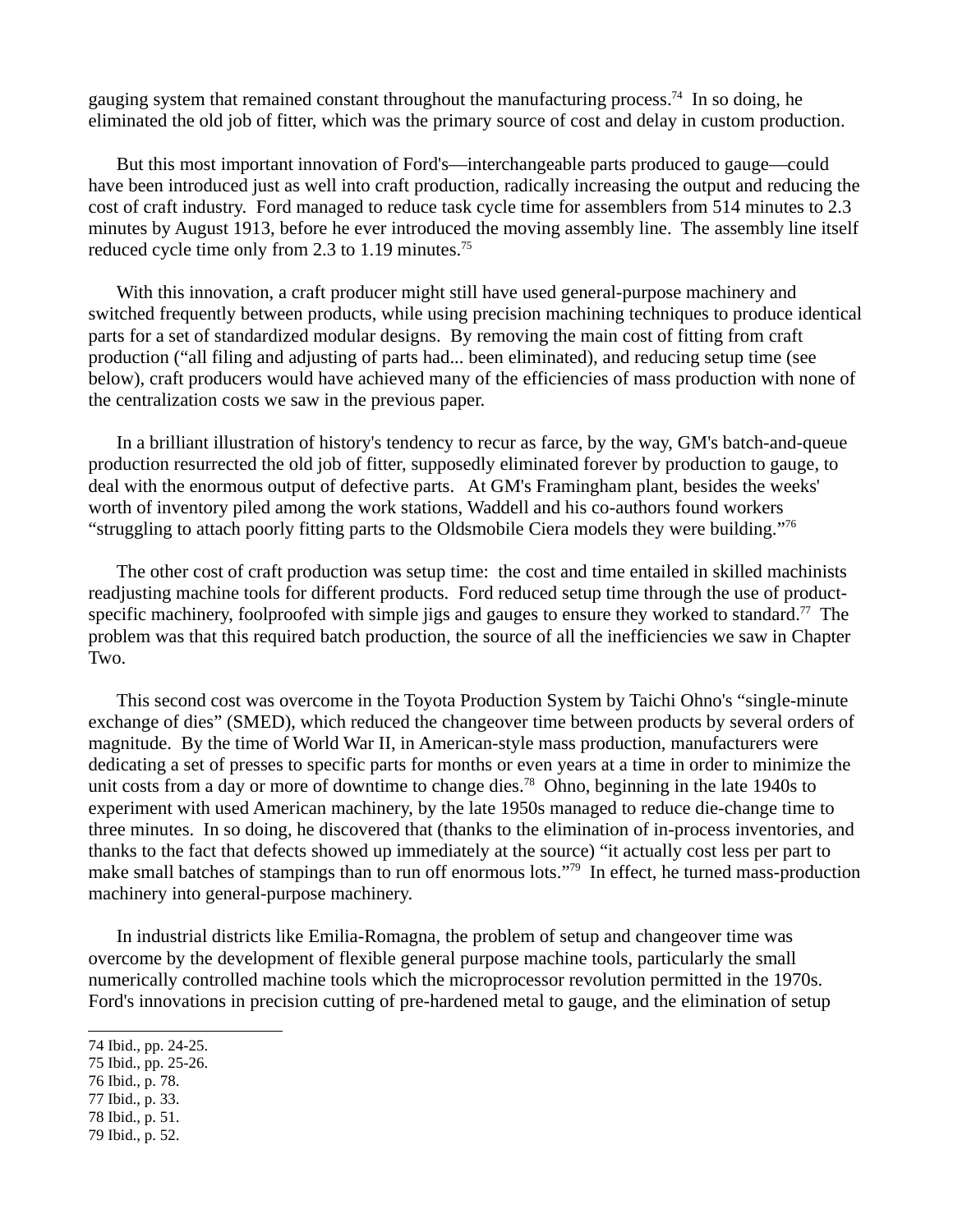time with small CNC tools in the 1970s, between them made it possible for craft production to capture all the efficiencies of mass production.

The numerically controlled machine tools of American mass-production industry, scaled down thanks to the microprocessor revolution, became suitable as a form of general-purpose machinery for the small shop. As developed by the Japanese, it was

a new kind of machine tool: numerically controlled general-purpose equipment that is easily programmed and suited for the thousands of small and medium-sized job shops that do much of the batch production in metalworking. Until the mid-1970s, U.S. practice suggested that computer-controlled machine tools could be economically deployed only in large firms (typically in the aerospace industry); in these firms such tools were programmed, by mathematically sophisticated technicians, to manufacture complex components. But advances in the 1970s in semiconductor and computer technology made it possible to build a new generation of machine tools: numerically controlled (NC) or computer-numerical-control (CNC) equipment. NC equipment could easily be programmed to perform the wide range of simple tasks that make up the majority of machining jobs. The equipment's built-in microcomputers allowed a skilled metalworker to teach the machine a sequence of cuts simply by performing them once, or by translating his or her knowledge into a program through straightforward commands entered via a keyboard located on the shop floor.<sup>[80](#page-27-0)</sup>

Ohno's system was essentially a return to craft production methods, but with the speed of Ford's mass production assembly line. With the single-minute exchange of dies, factory machinery bore more of a functional resemblance to general-purpose machinery than to the dedicated and inflexible machinery of GM. But with precision cutting capabilities and a few standardized, modular designs, it achieved nearly the same economies of speed as mass production.

We already described, in the previous paper, how Sloanism's "economies of speed" differ from those of the Toyota Production System. The irony, according to William Waddell and Norman Bodek, is that Toyota and other lean manufacturers reduce direct labor costs (supposedly the raison d'etre of Sloanism) "at rates that leave Sloan companies in the dust."

The critical technology to cutting direct labor hours by fifty percent or more is better than sixty years old. Electric motors small enough and powerful enough to drive a machine tool had a negligible impact on productivity in America, but a huge impact in Japan.

When belt drives came off of machines, and each machine was powered by its own electric motor the door opened up to a productivity improvement equal to that realized by Henry Ford with the advent of the assembly line....

...[T]he day came in the evolution of electrical technology that each machine could be equipped with its own motor. Motors were powerful enough, small enough and cheap enough for the belts and shafts to go by the wayside....

To American thinking, this was not much of an event. Sloan's system was firmly entrenched by the time the shafts and belts were eliminated. Economy was perceived to result exclusively from running machines as fast as possible, making big batches at a time. There was still one man to one machine, for the most part, and maximizing the output from that man's labor cost was the objective. Whether machines were lined up in rows, or scattered at random around the factory did not make much difference to the results of that equation.

Shigeo Shingo presented a paper at a technical conference conducted by the Japan Management Association in 1946 entitled "Production Mechanism of Process and Operation." It was based on the

<span id="page-27-0"></span><sup>80</sup> Piore and Sabel, *Second Industrial Divide*, p. 218.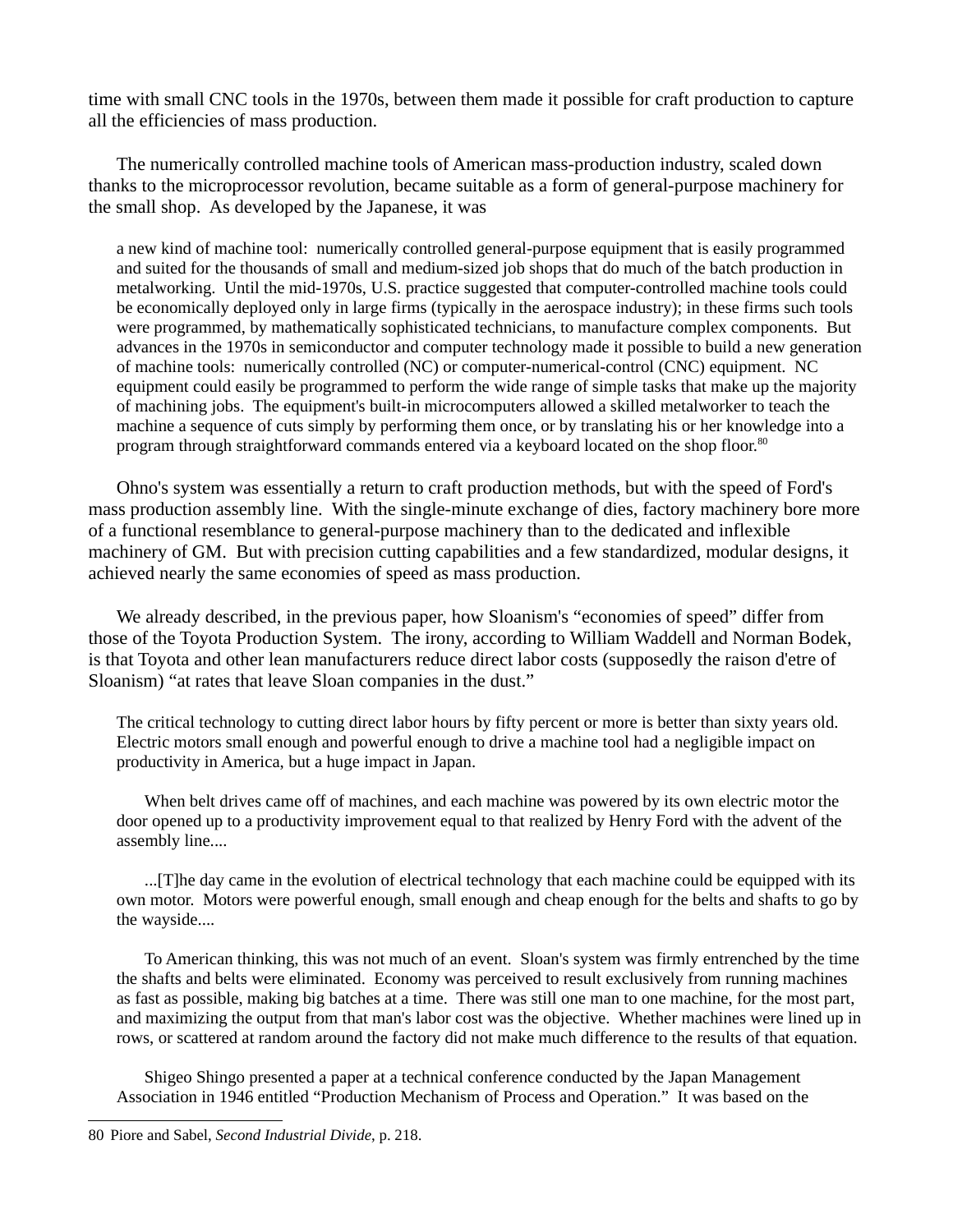principle that optimizing the overall production process... is the key to manufacturing. To quote Shingo, "Improvement of process must be accomplished prior to improvement of operation." While the Americans saw manufacturing as a set of isolated operations, all linked by sizeable inventories, the Japanese saw manufacturing as a flow. Where the machines are is a big deal to people concerned about flow while it matters little to people concerned only with isolated operations. To Shingo, the flexibility to put machines anywhere he wanted opened the door to fantastic productivity improvments. $81$ 

In other words, lean manufacturing—to quote Sabel and Piore once again—amounts to the discovery, after a century-long dead end, of how to integrate electrical power into manufacturing.

Emilia-Romagna is part of a larger phenomenon, the so-called "Third Italy" (as opposed to the old industrial triangles of Milan-Turin-Genoa, and the cash crop plantation agriculture of Naples and Sicily):

a vast network of very small enterprises spread through the villages and small cities of central and Northeast Italy, in and around Bologna, Florence, Ancona, and Venice.... These little shops range across the entire sprectrum of the modern industrial structure, from shoes, ceramics, textiles, and garments on one side to motorcycles, agricultural equipment, automotive parts, and machine tools on the other.<sup>[82](#page-28-1)</sup>

Although these small shops (quite small on average, with ten workers or fewer not unusual) "perform an enormous variety of the operations associated with mass production," they do so using "artisans' methods rather than industrial techniques of production."[83](#page-28-2)

A typical factory is housed on the ground floor of a building, with two or three floors of apartments above for the several extended families that own it.

The workrooms are clean and spacious. A number of hand operations are interspersed with the mechanized ones. The machinery, however, is fully modern technology and design; sometimes it is exactly the same as that found in a modern factory, sometimes a reduced version of a smaller machine. The work is laid out rationally: the workpieces flow along miniature conveyors, whose twists and turns create the impression of a factory in a doll house.<sup>[84](#page-28-3)</sup>

At the smaller end of the scale, "production is still centered in the garage..."

Despite high productivity, the pace of work is typically relaxed, with production stopping daily for workers to retreat to their upstairs apartments for an extended lunch or siesta.<sup>[85](#page-28-4)</sup>

Production on the Emilia-Romagna model is regulated on a demand-pull basis: general-purpose machinery makes it possible to produce in small batches and switch frequently and quickly from one product line to another, as orders come in. Further, with the separate stages of production broken down in a networked relationship between producers, constant shifts in contractual relationships between suppliers and outlets are feasible at relatively low cost. $86$ 

<span id="page-28-2"></span>83 Ibid, pp. 392-393.

<span id="page-28-4"></span>85 Ibid., p. 394.

<span id="page-28-0"></span><sup>81</sup> Waddell and Bodek, pp. 119-122.

<span id="page-28-1"></span><sup>82</sup> Piore and Sabel, "Italian Small Business Development: Lessons for U.S. Industrial Policy," in John Zysman and Laura Tyson, eds., *American Industry in International Competition: Governnment Policies and Corporate Strategies* (Ithaca and London: Cornell University Press, 1983).

<span id="page-28-3"></span><sup>84</sup> Ibid., p. 394.

<span id="page-28-5"></span><sup>86</sup> Piore and Sabel, *Second Industrial Divide*, pp. 29-30.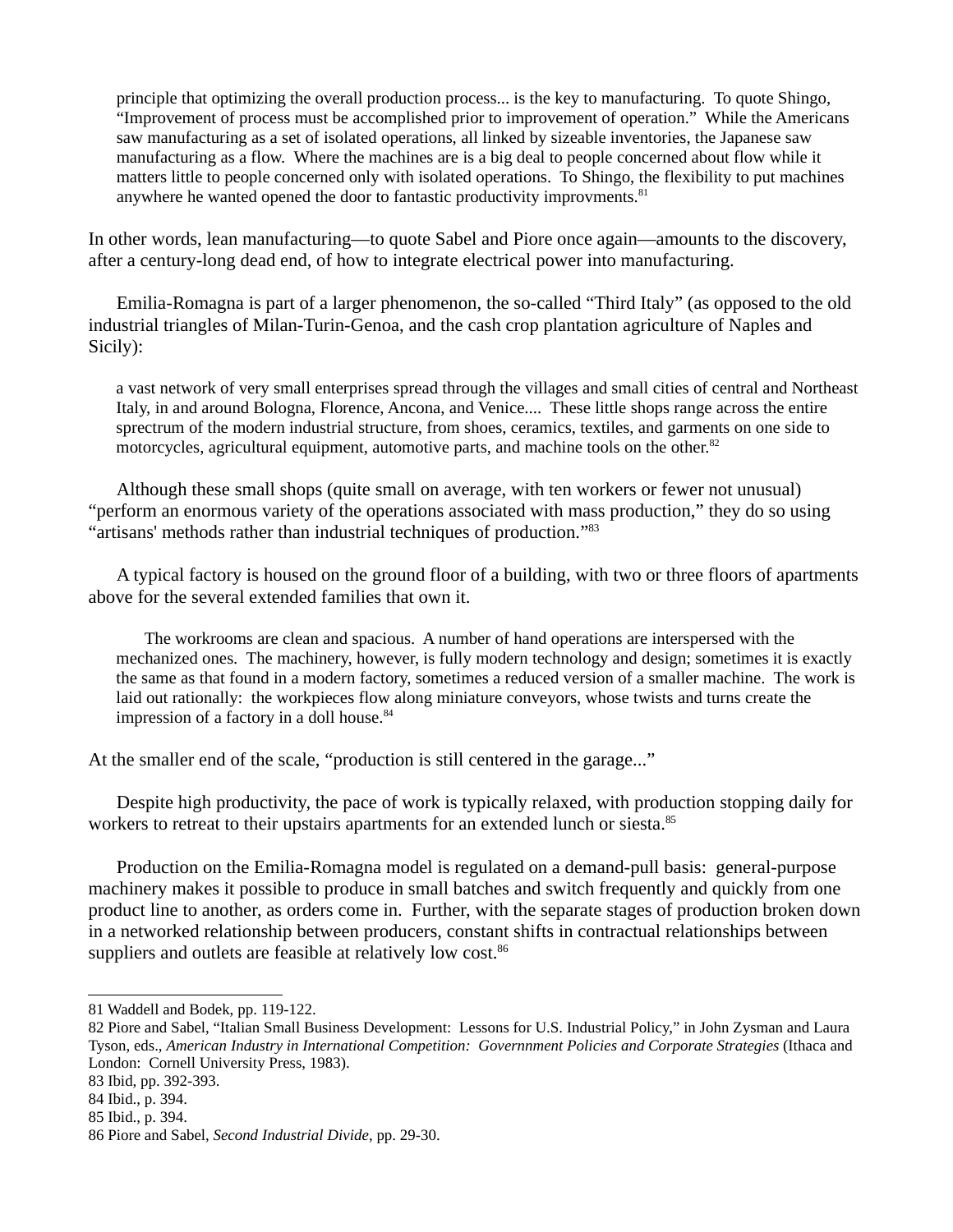While the small subcontractors in a sector are zealous of their autonomy and often vigorously competitive, they are also quite likely to collaborate as they become increasingly specialized, "subcontracting to each other or sharing the cost of an innovation in machine design that would be too expensive for one producer to order by himself." There is a tendency toward cooperation, especially, because the network relationships betgween specialized firms may shift rapidly with changes in demand, with the same firms alternately subcontracting to one another.<sup>[87](#page-29-0)</sup> Piore and Sabel describe the fluidity of supply chains in an industrial district:

The variability of demand meant that patterns of subcontracting were constantly rearranged. Firms that had underestimated a year's demand would subcontract the overflow to less well situated competitors scrambling to adapt to the market. But the next year the situation might be reversed, with winners in the previous round forced to sell off equipment to last year's losers. Under these circumstances, every employee could become a subcontractor, every subcontractor a manufacturer, every manufacturer an employee.<sup>[88](#page-29-1)</sup>

With the decay of the first stage of the paleotechnic pseudomorph, flexible manufacturing has become the wave of the future—albeit still imprisoned within a centralized corporate framework. And better yet, networked, flexible manufacturing shows great promise for breaking through the walls of the old corporate system and becoming the basis of a fundamentally different kind of society.

If the Toyota Production System is an order of magnitude improvement in efficiency over mass production, H. Thomas Johnson in turn argues that networked local production on the Emilia-Romagna model is the ideal application of Ohno's lean principles. As amazing as Ohno's achievements were at Toyota, introducing his lean production methods within the framework of a transnational corporation amounted to putting new wine in old bottles. Ohno's lean production methods, Johnson argued, are ideally suited to a relocalized manufacturing economy. (This is another example of the decay of the cultural pseudomorph discussed in the previous chapter—the temporary imprisonment of lean manufacturing techniques in the old centralized corporate cocoon.)

In his Foreword to Waddell's and Bodek's *The Rebirth of American Industry* (something of a bible for American devotees of the Toyota Production System), Johnson writes:

Some people, I am afraid, see lean as a pathway to restoring the large manufacturing giants the United States economy has been famous for in the past half century.

...The cheap fossil fuel energy sources that have always supported such production operations cannot be taken for granted any longer. One proposal that has great merit is that of rebuilding our economy around smaller scale, locally-focused organizations that provide just as high a standard living [sic] as people now enjoy, but with far less energy and resource consumption. Helping to create the sustainable local living economy may be the most exciting frontier yet for architects of lean operations. Time will tell.<sup>[89](#page-29-2)</sup>

The "warehouses on wheels" (or "container ships") distribution model used by centralized manufacturing corporations, even "lean" ones like Toyota, is fundamentally at odds with the principles of lean production. Lean production calls for eliminating inventory by gearing production to orders on a demand-pull basis. But long distribution chains simply sweep the huge factory inventories of Sloanism under the rug, and shift them to trucks and ships. There's still an enormous inventory of

<span id="page-29-0"></span><sup>87</sup> Piore and Sabel, "Italian Small Business Development," pp. 400-401.

<span id="page-29-1"></span><sup>88</sup> Piore and Sabel, *Second Industrial Divide*, p. 32.

<span id="page-29-2"></span><sup>89</sup> H. Thomas Johnson, "Foreword," William H. Waddell and Norman Bodek, *Rebirth of American Industry: A Study of Lean Management* (Vancouver, WA: PCS Press, 2005), p. xxi.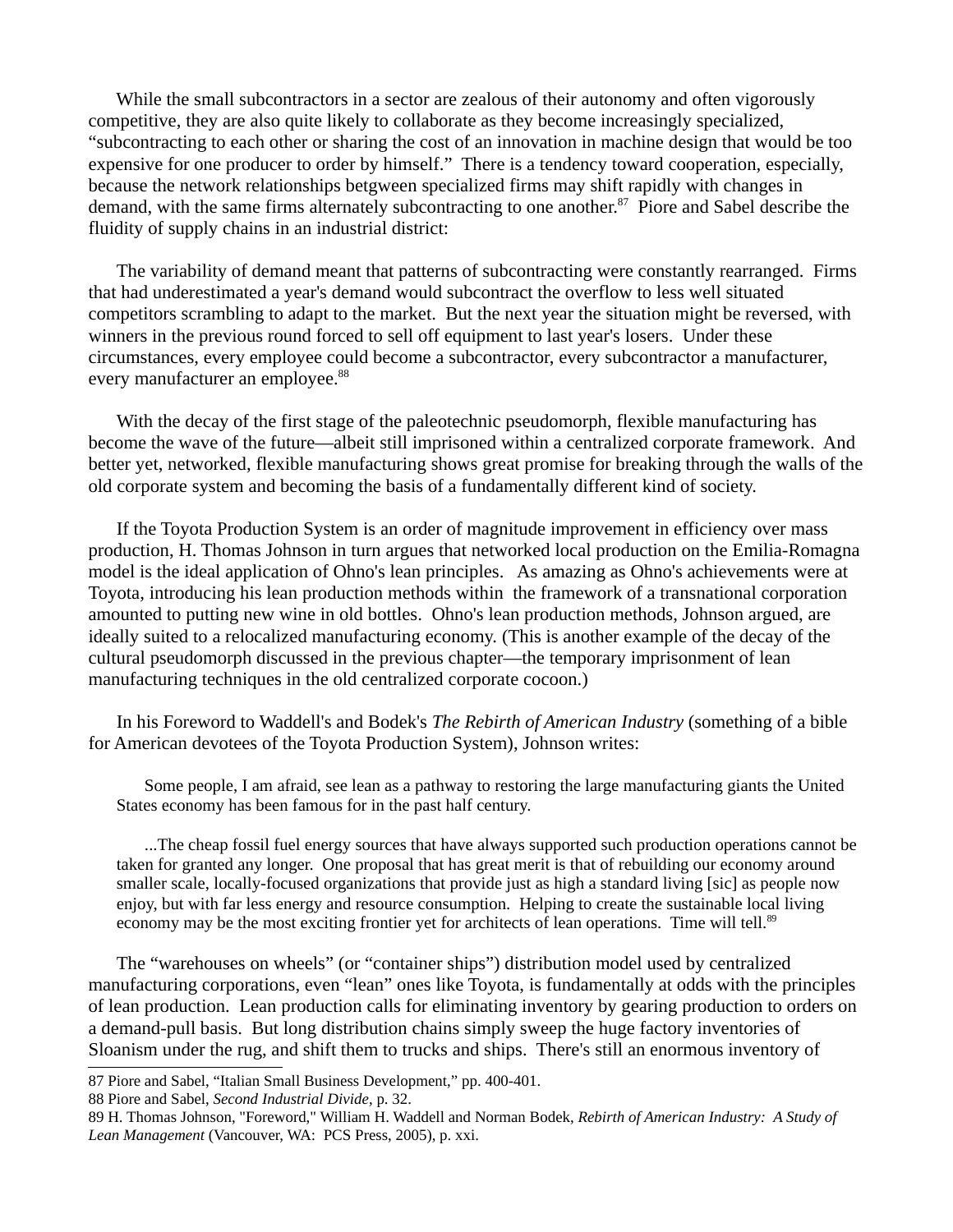finished goods at any given time—it's just in motion.

Eric Husman of *GrimReader* blog, an enthusiastic advocate for lean production, has himself pointed to "warehouses on wheels" as just an outsourced version of Sloanist inventories:

For another view of self-sufficiency—and I hate to beat this dead horse, but the parallel seems so striking—we have the lean literature on local production. In *Lean Thinking*, Womack et al discuss the travails of the simple aluminum soda can. From the mine to the smelter to the rolling mill to the can maker alone takes several months of storage and shipment time, yet there is only about 3 hours worth of processing time. A good deal of aluminum smelting is done in Norway and/or Sweden, where widely available hydroelectric power makes aluminum production from alumina very cheap and relatively clean. From there, the cans are shipped to bottlers where they sit for a few more days before being filled, shipped, stored, bought, stored, and drank. All told, it takes 319 days to go from the mine to your lips, where you spend a few minutes actually using the can. The process also produces about 24% scrap (most of which is recycled at the source) because the cans are made at one location and shipped empty to the bottler and they get damaged in transit. It's an astounding tale of how wasteful the whole process is, yet still results in a product that- externalities aside--costs very little to the end user. Could this type of thing be done locally? After all, every town is awash in a sea of used aluminum cans, and the reprocessing cost is much lower than the original processing cost (which is why Reynolds and ALCOA buy scrap aluminum).

Taking this problem to the obvious conclusion, Bill Waddell and other lean consultants have been trying to convince manufacturers that if they would only fire the MBAs and actually learn to manufacture, they could do so much more cheaply locally than they can by offshoring their production. Labor costs simply aren't the deciding factor, no matter what the local Sloan school is teaching: American labor may be more expensive then [sic] foreign labor, but it is also more productive. Further, all of the (chimerical) gains to be made from going to cheaper labor are likely to be lost in shipping costs. Think of that flotilla of shipping containers on cargo ships between here and Asia as a huge warehouse on the ocean, warehouses that not only charge rent, but also for fuel. $90$ 

Regarding the specific example of aluminum cans, Womack et al speculate that the slow acceptance of recycling results from evaluating its efficiencies as a discrete step, rather than in terms of its effects on the entire production stream. If the rate of recycling approached 100%,

interesting possibilities would emerge for the entire value stream. Mini-smelters with integrated mini-rolling mills might be located near the can makers in England, eliminating in a flash most of the time, storage, and distances involved today in the steps above the can maker. $91$ 

A similar dynamic might result from the proliferation of mini-mills scaled to local needs, with most of the steel inputs for small-scale industry supplied from recycled local scrap.

As Womack et al point out, lean production—properly understood—requires not only the scaling of machinery to production flow within the factory. It also requires scaling the factory to local demand, and siting it as close as possible to the point of consumption, in order to eliminate as much as possible of the "inventory" in trucks and ships. It is necessary "to locate both design and physical production in

<span id="page-30-0"></span><sup>90</sup> Husman, "Human Scale Part III--Self-Sufficiency," *GrimReader* blog, October 2, 2006

<sup>&</sup>lt;http://www.zianet.com/ehusman/weblog/2006/10/human-scale-part-iii-self-sufficiency.html>.

<span id="page-30-1"></span><sup>91</sup> James P. Womack and Daniel T. Jones, *Lean Thinking: Banish Waste and Create Wealth in Your Corporation* (Simon & Schuster, 1996), p. 43. In addition, recycling's slow takeoff may reflect a cost structure determined by the kind of standard, high-overhead bureaucratic organization which we saw dissected by Paul Goodman in Chapter Two. As recounted by Karl Hess and David Morris in *Neighborhood Power*, a neighborhood church group which set up a recycling center operated by local residents found they could sort out trash themselves and receive \$20-50 a ton (this was in the mid-70s). Karl Hess and David Morris, *Neighborhood Power: The New Localism* (Boston: Beacon Press, 1975), p. 139.